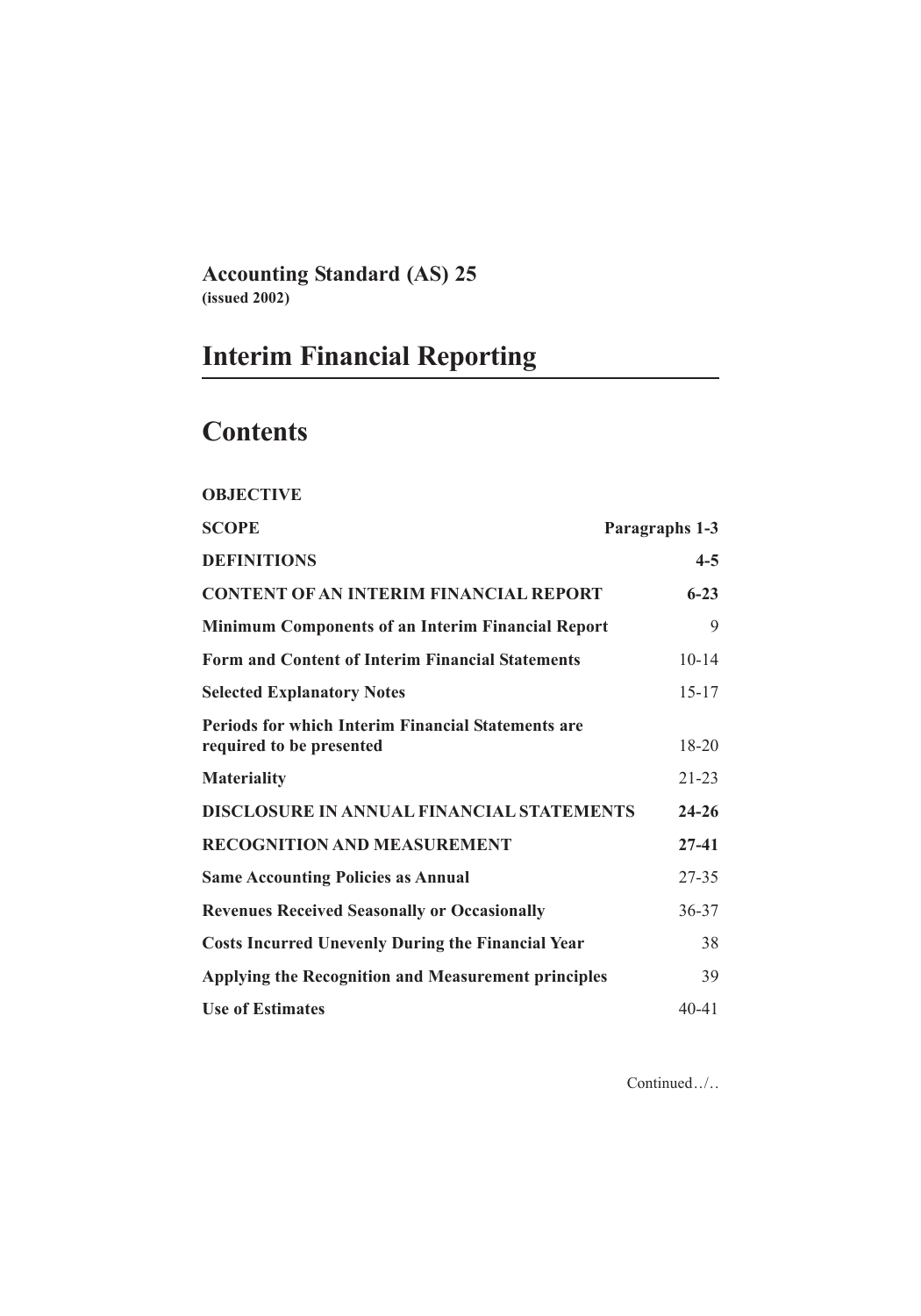| <b>Interim Financial Reporting 459</b> |  |
|----------------------------------------|--|
|----------------------------------------|--|

| <b>RESTATEMENT OF PREVIOUSLY REPORTED INTERIM</b><br><b>PERIODS</b> | 42-43 |
|---------------------------------------------------------------------|-------|
| <b>TRANSITIONAL PROVISION</b>                                       | 44    |
| <b>ILLUSTRATIONS</b>                                                |       |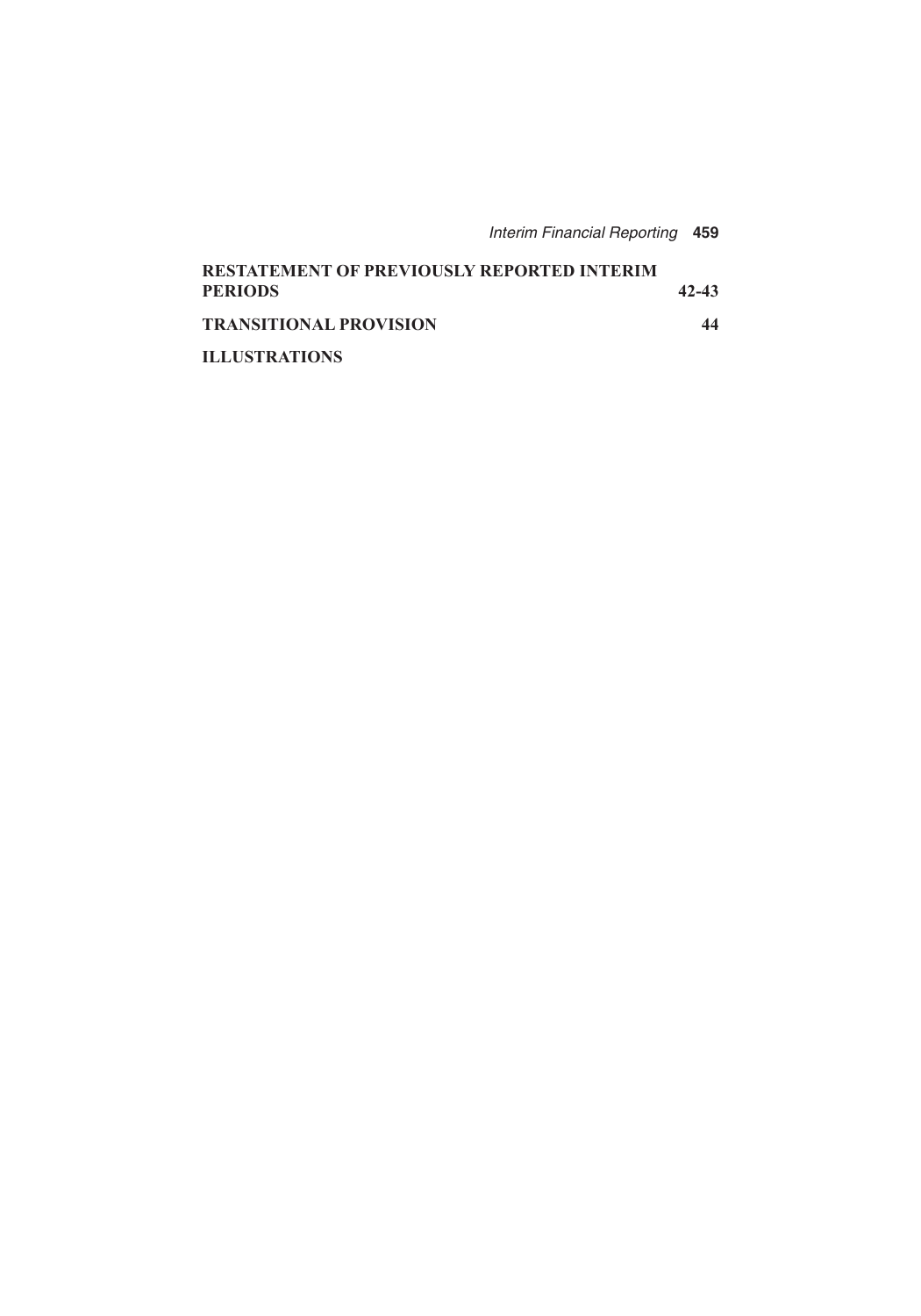## **Accounting Standard (AS) 25 (issued 2002)**

## **Interim Financial Reporting**

*[This Accounting Standard includes paragraphs set in bold italic type and plain type, which have equal authority. Paragraphs in bold italic type indicate the main principles. This Accounting Standard should be read in the context of its objective, the Preface to the Statements of Accounting Standards1 and the 'Applicability of Accounting Standards to Various Entities' (See Appendix 1 to this Compendium).]*

## **Objective**

The objective of this Standard is to prescribe the minimum content of an interim financial report and to prescribe the principles for recognition and measurement in a complete or condensed financial statements for an interim period. Timely and reliable interim financial reporting improves the ability of investors, creditors, and others to understand an enterprise's capacity to generate earnings and cash flows, its financial condition and liquidity.

## **Scope**

*1. This Standard does not mandate which enterprises should be required to present interim financial reports, how frequently, or how soon after the end of an interim period. If an enterprise is required or elects to prepare and present an interim financial report, it should comply with this Standard.*

2. A statute governing an enterprise or a regulator may require an enterprise to prepare and present certain information at an interim date which may be different in form and/or content as required by this Standard. In such a case, the recognition and measurement principles as laid down in this Standard are applied in respect of such information, unless otherwise specified in the statute or by the regulator.

<sup>&</sup>lt;sup>1</sup> Attention is specifically drawn to paragraph 4.3 of the Preface, according to which Accounting Standards are intended to apply only to items which are material.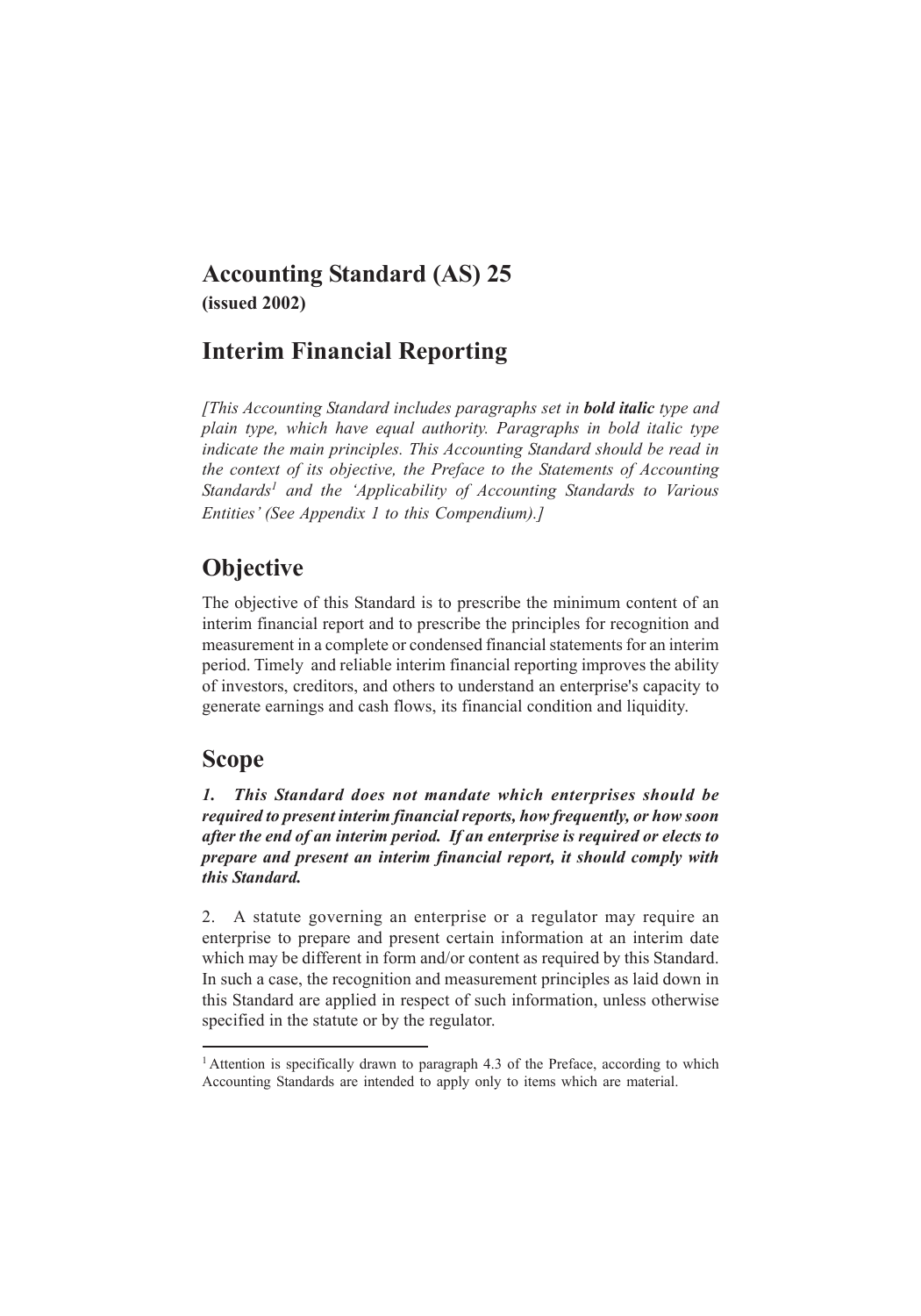3. The requirements related to cash flow statement, complete or condensed, contained in this Standard are applicable where an enterprise prepares and presents a cash flow statement for the purpose of its annual financial report.

## **Definitions**

*4. The following terms are used in this Standard with the meanings specified:*

*4.1 Interim period is a financial reporting period shorter than a full financial year.*

*4.2 Interim financial report means a financial report containing either a complete set of financial statements or a set of condensed financial statements (as described in this Standard) for an interim period.*

5. During the first year of operations of an enterprise, its annual financial reporting period may be shorter than a financial year. In such a case, that shorter period is not considered as an interim period.

## **Content of an Interim Financial Report**

- 6. A complete set of financial statements normally includes:
	- (a) balance sheet;
	- (b) statement of profit and loss;
	- (c) cash flow statement; and
	- (d) notes including those relating to accounting policies and other statements and explanatory material that are an integral part of the financial statements.

7. In the interest of timeliness and cost considerations and to avoid repetition of information previously reported, an enterprise may be required to or may elect to present less information at interim dates as compared with its annual financial statements. The benefit of timeliness of presentation may be partially offset by a reduction in detail in the information provided. Therefore, this Standard requires preparation and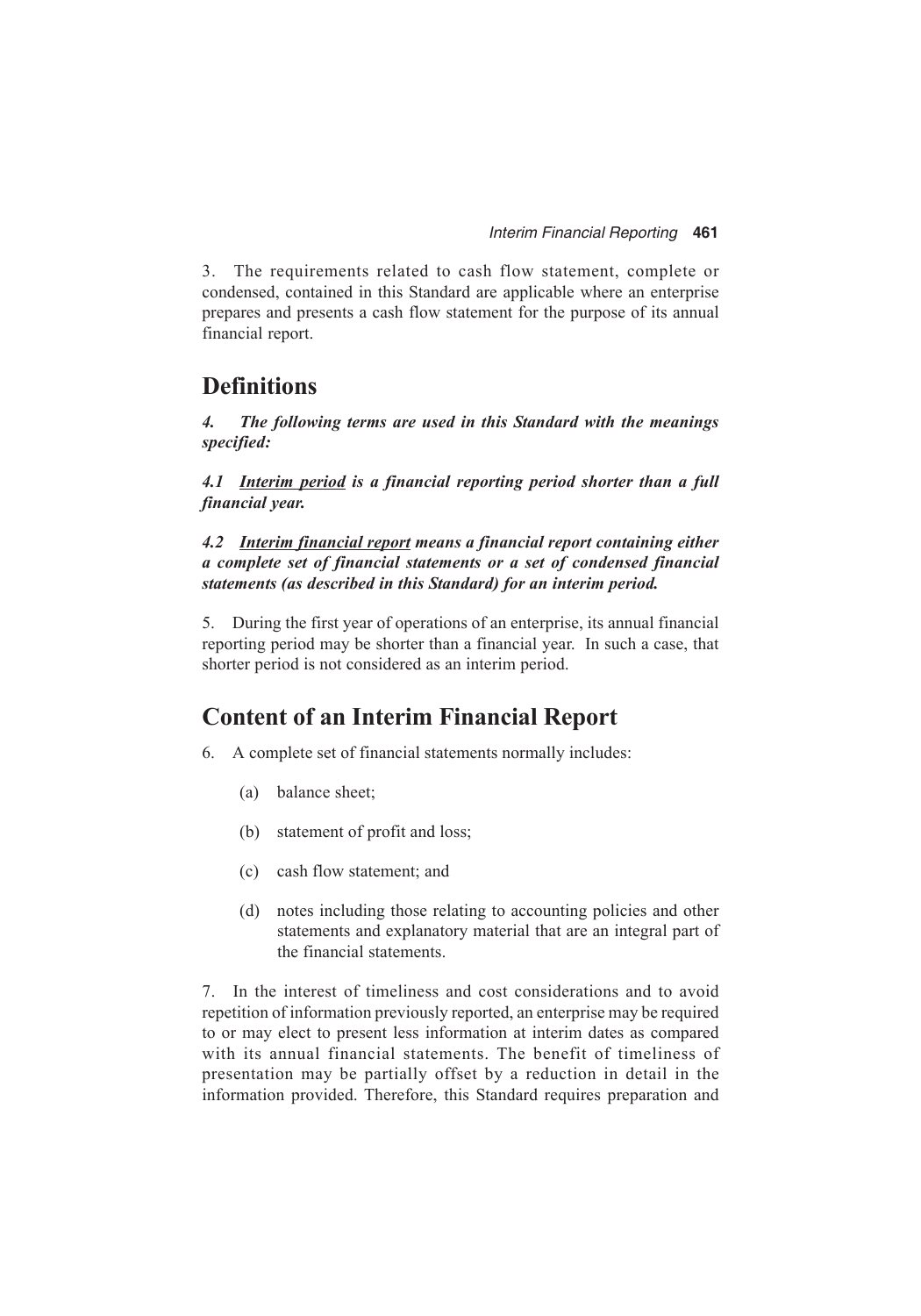presentation of an interim financial report containing, as a minimum, a set of condensed financial statements. The interim financial report containing condensed financial statements is intended to provide an update on the latest annual financial statements. Accordingly, it focuses on new activities, events, and circumstances and does not duplicate information previously reported.

8. This Standard does not prohibit or discourage an enterprise from presenting a complete set of financial statements in its interim financial report, rather than a set of condensed financial statements. This Standard also does not prohibit or discourage an enterprise from including, in condensed interim financial statements, more than the minimum line items or selected explanatory notes as set out in this Standard. The recognition and measurement principles set out in this Standard apply also to complete financial statements for an interim period, and such statements would include all disclosures required by this Standard (particularly the selected disclosures in paragraph 16) as well as those required by other Accounting Standards.

### **Minimum Components of an Interim Financial Report**

*9. An interim financial report should include, at a minimum, the following components:*

- *(a) condensed balance sheet;*
- *(b) condensed statement of profit and loss;*
- *(c) condensed cash flow statement; and*
- *(d) selected explanatory notes.*

### **Form and Content of Interim Financial Statements**

*10. If an enterprise prepares and presents a complete set of financial statements in its interim financial report, the form and content of those statements should conform to the requirements as applicable to annual complete set of financial statements.*

*11. If an enterprise prepares and presents a set of condensed financial statements in its interim financial report, those condensed statements*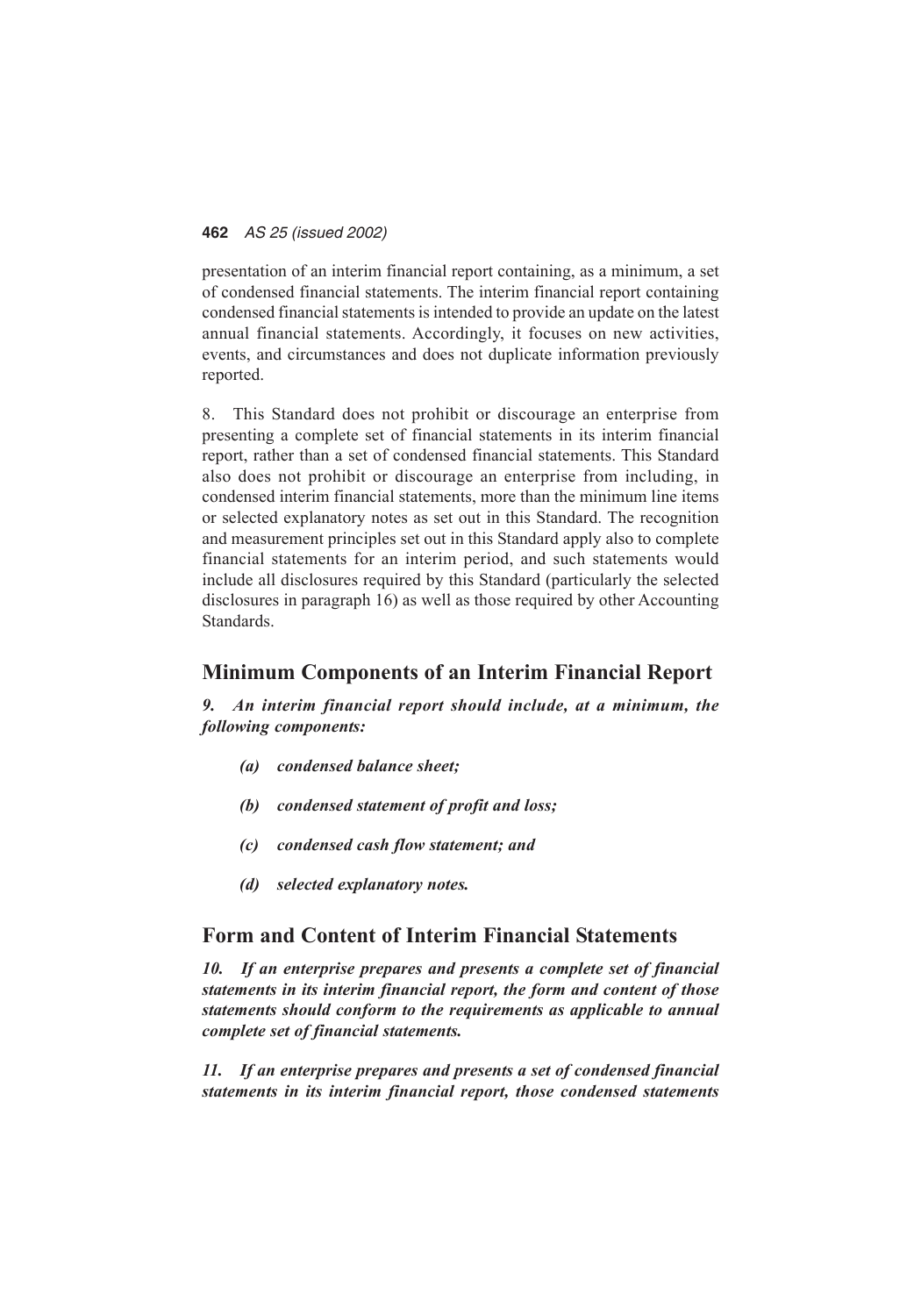*should include, at a minimum, each of the headings and sub-headings that were included in its most recent annual financial statements and the selected explanatory notes as required by this Standard. Additional line items or notes should be included if their omission would make the condensed interim financial statements misleading.*

*12. If an enterprise presents basic and diluted earnings per share in its annual financial statements in accordance with Accounting Standard (AS) 20, Earnings Per Share, basic and diluted earnings per share should be presented in accordance with AS 20 on the face of the statement of profit and loss, complete or condensed, for an interim period.*

13. If an enterprise's annual financial report included the consolidated financial statements in addition to the parent's separate financial statements, the interim financial report includes both the consolidated financial statements and separate financial statements, complete or condensed.

14. Illustration I attached to the Standard provides illustrative format of condensed financial statements.

#### **Selected Explanatory Notes**

15. A user of an enterprise's interim financial report will ordinarily have access to the most recent annual financial report of that enterprise. It is, therefore, not necessary for the notes to an interim financial report to provide relatively insignificant updates to the information that was already reported in the notes in the most recent annual financial report. At an interim date, an explanation of events and transactions that are significant to an understanding of the changes in financial position and performance of the enterprise since the last annual reporting date is more useful.

*16. An enterprise should include the following information, as a minimum, in the notes to its interim financial statements, if material and if not disclosed elsewhere in the interim financial report:*

*(a) a statement that the same accounting policies are followed in the interim financial statements as those followed in the most recent annual financial statements or, if those policies have been changed, a description of the nature and effect of the change;*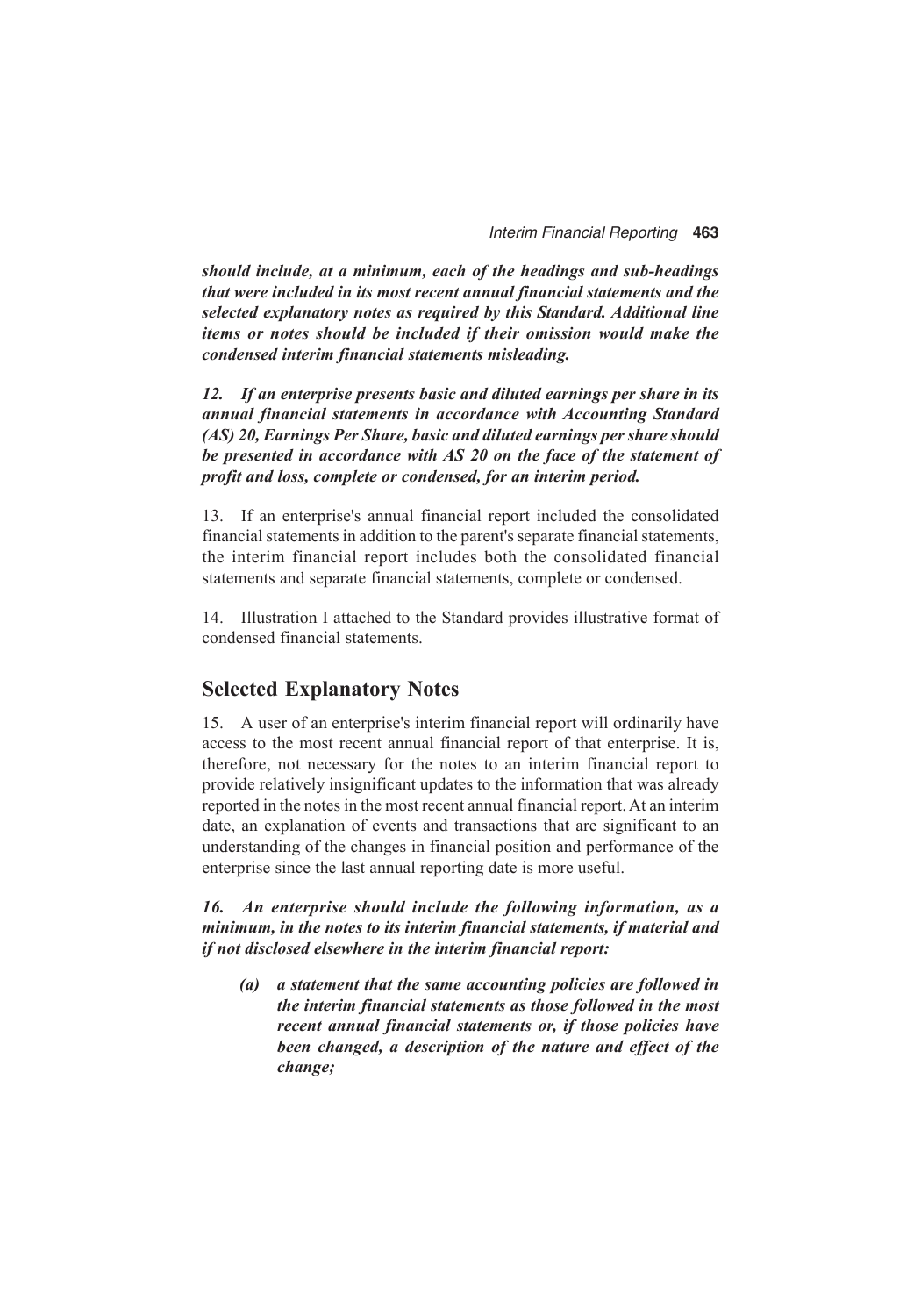- *(b) explanatory comments about the seasonality of interim operations;*
- *(c) the nature and amount of items affecting assets, liabilities, equity, net income, or cash flows that are unusual because of their nature, size, or incidence (see paragraphs 12 to 14 of Accounting Standard (AS) 5, Net Profit or Loss for the Period, Prior Period Items and Changes in Accounting Policies);*
- *(d) the nature and amount of changes in estimates of amounts reported in prior interim periods of the current financial year or changes in estimates of amounts reported in prior financial years, if those changes have a material effect in the current interim period;*
- *(e) issuances, buy-backs, repayments and restructuring of debt, equity and potential equity shares;*
- *(f) dividends, aggregate or per share (in absolute or percentage terms), separately for equity shares and other shares;*
- *(g) segment revenue, segment capital employed (segment assets minus segment liabilities) and segment result for business segments or geographical segments, whichever is the enterprise's primary basis of segment reporting (disclosure of segment information is required in an enterprise's interim financial report only if the enterprise is required, in terms of AS 17, Segment Reporting, to disclose segment information in its annual financial statements);*
- *(h) material events subsequent to the end of the interim period that have not been reflected in the financial statements for the interim period;*
- *(i) the effect of changes in the composition of the enterprise during the interim period, such as amalgamations, acquisition or disposal of subsidiaries and long-term investments, restructurings, and discontinuing operations; and*
- *(j) material changes in contingent liabilities since the last annual balance sheet date.*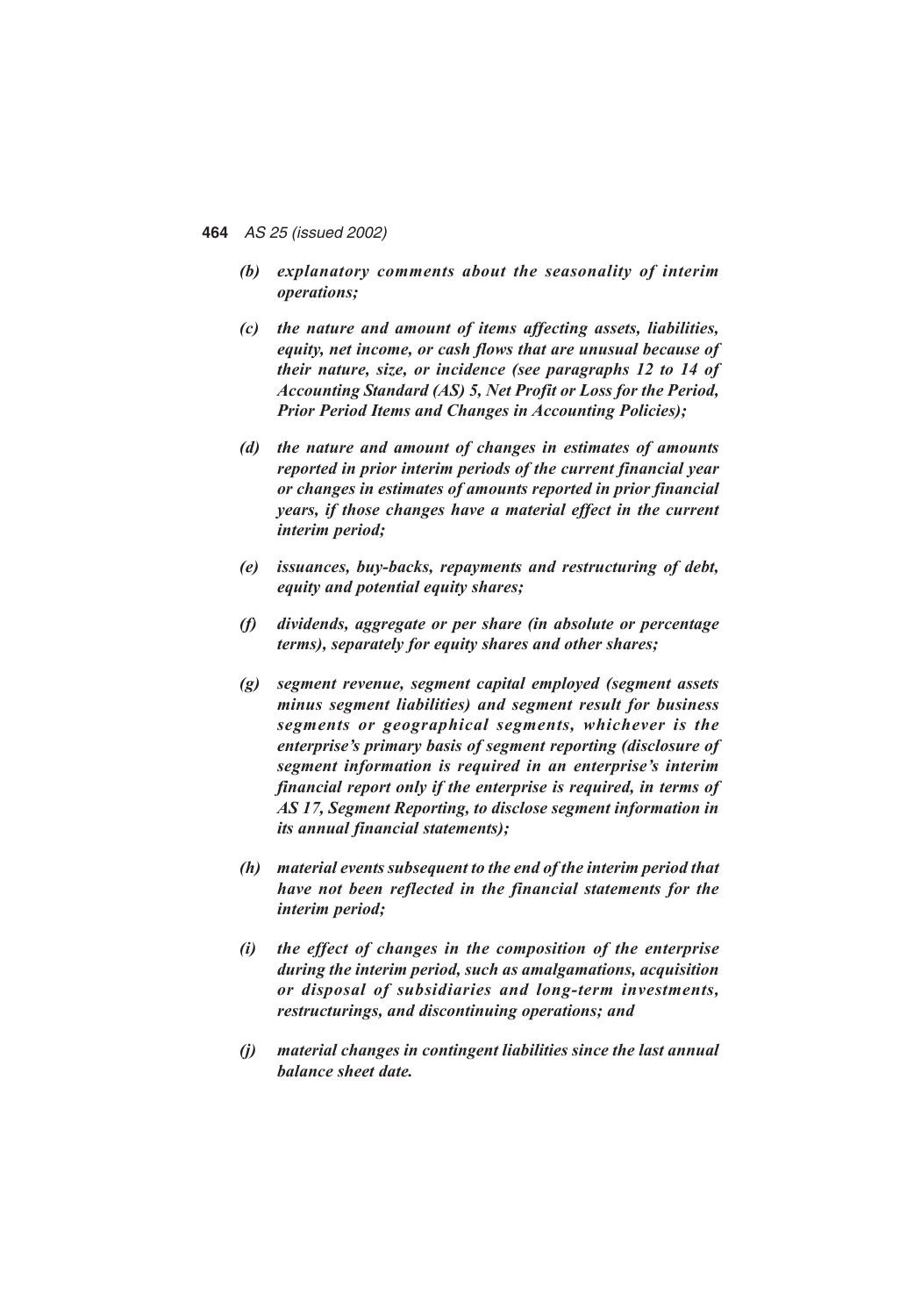*The above information should normally be reported on a financial yearto-date basis. However, the enterprise should also disclose any events or transactions that are material to an understanding of the current interim period.*

17. Other Accounting Standards specify disclosures that should be made in financial statements. In that context, financial statements mean complete set of financial statements normally included in an annual financial report and sometimes included in other reports. The disclosures required by those other Accounting Standards are not required if an enterprise's interim financial report includes only condensed financial statements and selected explanatory notes rather than a complete set of financial statements.

## **Periods for which Interim Financial Statements are required to be presented**

*18. Interim reports should include interim financial statements (condensed or complete) for periods as follows:*

- *(a) balance sheet as of the end of the current interim period and a comparative balance sheet as of the end of the immediately preceding financial year;*
- *(b) statements of profit and loss for the current interim period and cumulatively for the current financial year to date, with comparative statements of profit and loss for the comparable interim periods (current and year-to-date) of the immediately preceding financial year;*
- *(c) cash flow statement cumulatively for the current financial year to date, with a comparative statement for the comparable yearto-date period of the immediately preceding financial year.*

19. For an enterprise whose business is highly seasonal, financial information for the twelve months ending on the interim reporting date and comparative information for the prior twelve-month period may be useful. Accordingly, enterprises whose business is highly seasonal are encouraged to consider reporting such information in addition to the information called for in the preceding paragraph.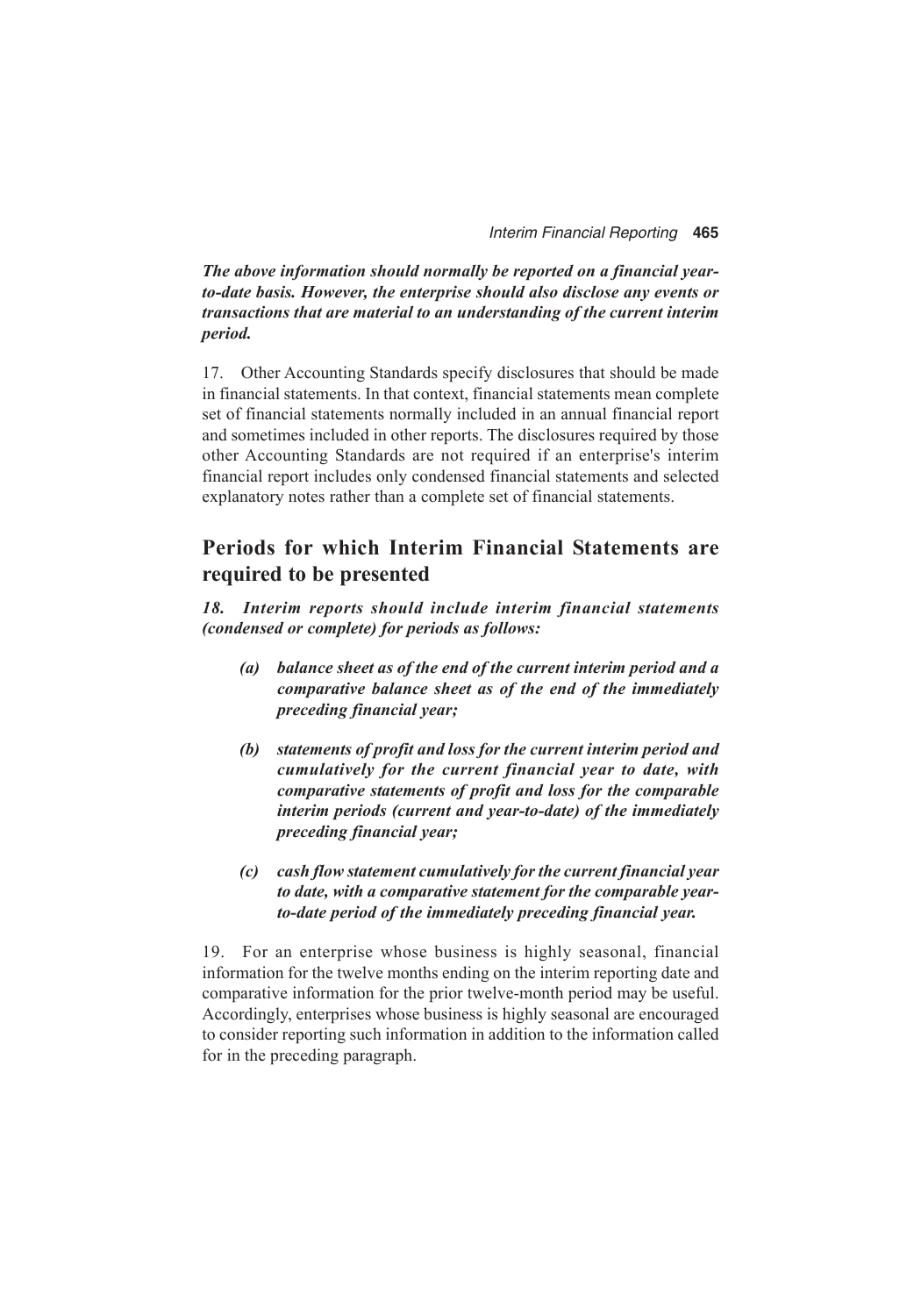20. Illustration 2 attached to the Standard illustrates the periods required to be presented by an enterprise that reports half-yearly and an enterprise that reports quarterly.

## **Materiality**

*21. In deciding how to recognise, measure, classify, or disclose an item for interim financial reporting purposes, materiality should be assessed in relation to the interim period financial data. In making assessments of materiality, it should be recognised that interim measurements may rely on estimates to a greater extent than measurements of annual financial data.*

22. The Preface to the Statements of Accounting Standards states that "The Accounting Standards are intended to apply only to items which are material". The Framework for the Preparation and Presentation of Financial Statements, issued by the Institute of Chartered Accountants of India, states that "information is material if its misstatement (i.e., omission or erroneous statement) could influence the economic decisions of users taken on the basis of the financial information".

23. Judgement is always required in assessing materiality for financial reporting purposes. For reasons of understandability of the interim figures, materiality for making recognition and disclosure decision is assessed in relation to the interim period financial data. Thus, for example, unusual or extraordinary items, changes in accounting policies or estimates, and prior period items are recognised and disclosed based on materiality in relation to interim period data. The overriding objective is to ensure that an interim financial report includes all information that is relevant to understanding an enterprise's financial position and performance during the interim period.

## **Disclosure in Annual Financial Statements**

24. An enterprise may not prepare and present a separate financial report for the final interim period because the annual financial statements are presented. In such a case, paragraph 25 requires certain disclosures to be made in the annual financial statements for that financial year.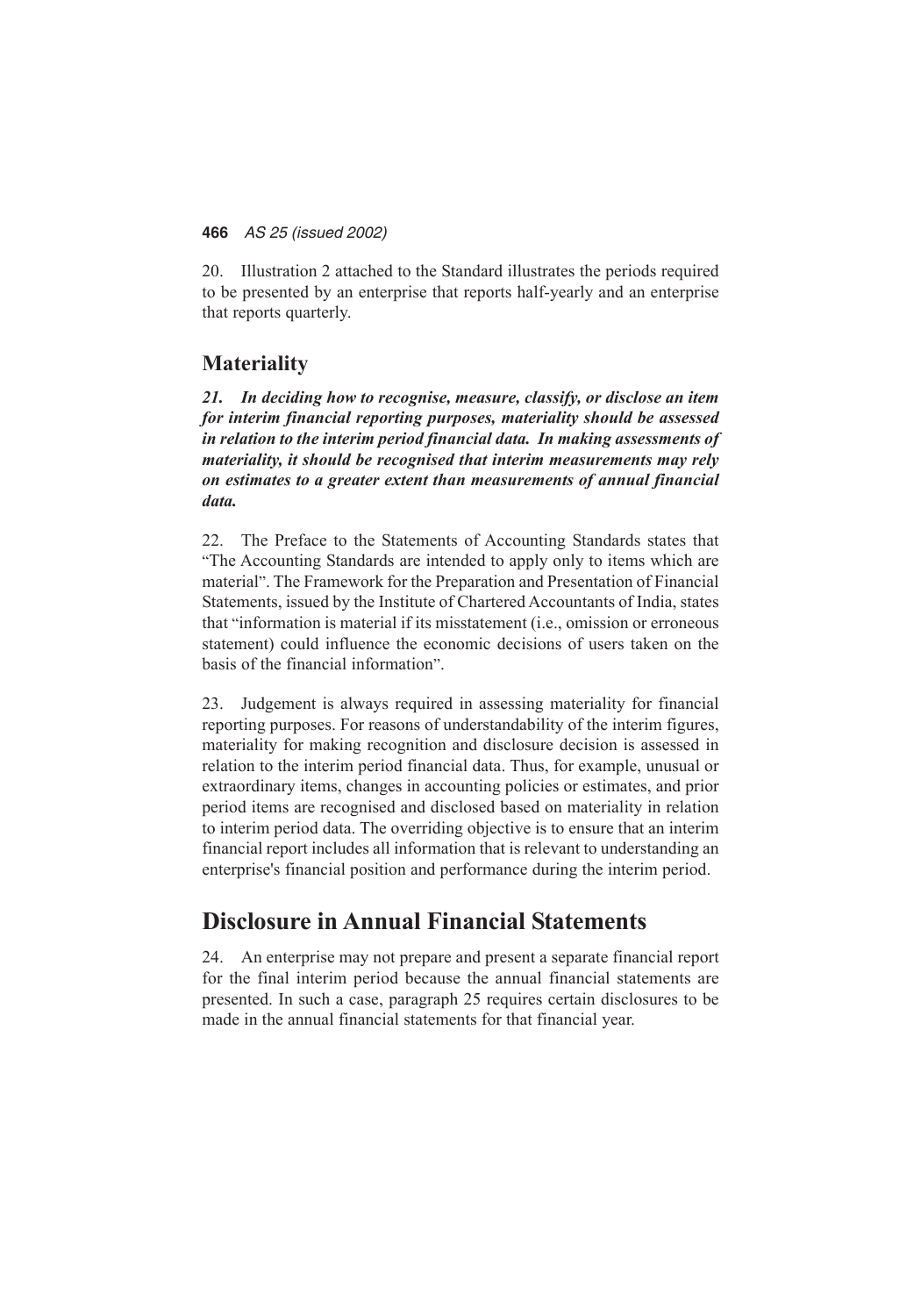*25. If an estimate of an amount reported in an interim period is changed significantly during the final interim period of the financial year but a separate financial report is not prepared and presented for that final interim period, the nature and amount of that change in estimate should be disclosed in a note to the annual financial statements for that financial year.*

26. Accounting Standard (AS) 5, Net Profit or Loss for the Period, Prior Period Items and Changes in Accounting Policies, requires disclosure, in financial statements, of the nature and (if practicable) the amount of a change in an accounting estimate which has a material effect in the current period, or which is expected to have a material effect in subsequent periods. Paragraph 16(d) of this Standard requires similar disclosure in an interim financial report. Examples include changes in estimate in the final interim period relating to inventory write-downs, restructurings, or impairment losses that were reported in an earlier interim period of the financial year. The disclosure required by the preceding paragraph is consistent with AS 5 requirements and is intended to be restricted in scope so as to relate only to the change in estimates. An enterprise is not required to include additional interim period financial information in its annual financial statements.

## **Recognition and Measurement**

#### **Same Accounting Policies as Annual**

*27. An enterprise should apply the same accounting policies in its interim financial statements as are applied in its annual financial statements, except for accounting policy changes made after the date of the most recent annual financial statements that are to be reflected in the next annual financial statements. However, the frequency of an enterprise's reporting (annual, half-yearly, or quarterly) should not affect the measurement of its annual results. To achieve that objective, measurements for interim reporting purposes should be made on a year-to-date basis.*

28. Requiring that an enterprise apply the same accounting policies in its interim financial statements as in its annual financial statements may seem to suggest that interim period measurements are made as if each interim period stands alone as an independent reporting period. However, by providing that the frequency of an enterprise's reporting should not affect the measurement of its annual results, paragraph 27 acknowledges that an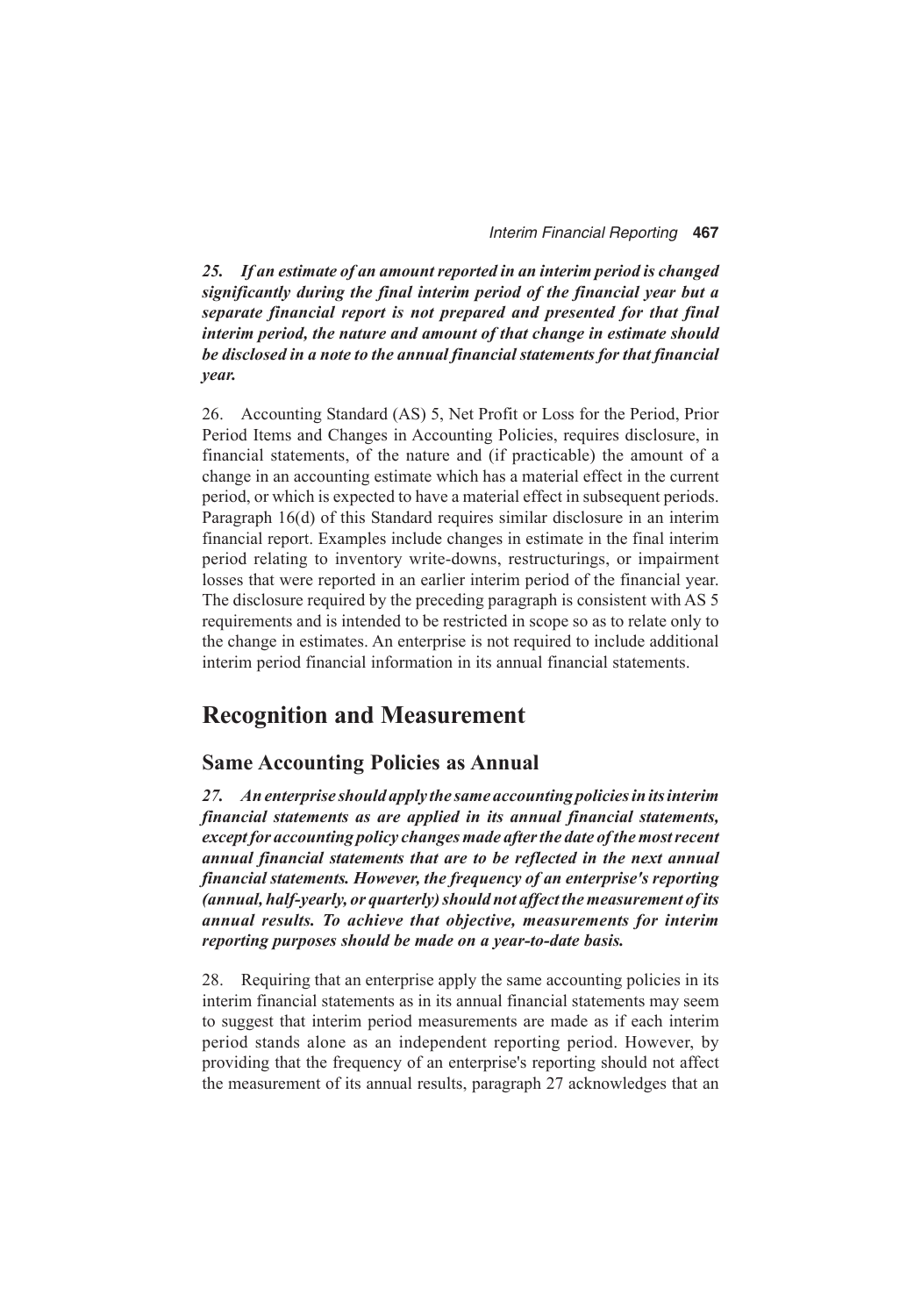interim period is a part of a financial year. Year-to-date measurements may involve changes in estimates of amounts reported in prior interim periods of the current financial year. But the principles for recognising assets, liabilities, income, and expenses for interim periods are the same as in annual financial statements.

- 29. To illustrate:
	- (a) the principles for recognising and measuring losses from inventory write-downs, restructurings, or impairments in an interim period are the same as those that an enterprise would follow if it prepared only annual financial statements. However, if such items are recognised and measured in one interim period and the estimate changes in a subsequent interim period of that financial year, the original estimate is changed in the subsequent interim period either by accrual of an additional amount of loss or by reversal of the previously recognised amount;
	- (b) a cost that does not meet the definition of an asset at the end of an interim period is not deferred on the balance sheet date either to await future information as to whether it has met the definition of an asset or to smooth earnings over interim periods within a financial year; and
	- (c) income tax expense is recognised in each interim period based on the best estimate of the weighted average annual income tax rate expected for the full financial year. Amounts accrued for income tax expense in one interim period may have to be adjusted in a subsequent interim period of that financial year if the estimate of the annual income tax rate changes.

30. Under the Framework for the Preparation and Presentation of Financial Statements, recognition is the "process of incorporating in the balance sheet or statement of profit and loss an item that meets the definition of an element and satisfies the criteria for recognition". The definitions of assets, liabilities, income, and expenses are fundamental to recognition, both at annual and interim financial reporting dates.

31. For assets, the same tests of future economic benefits apply at interim dates as they apply at the end of an enterprise's financial year. Costs that, by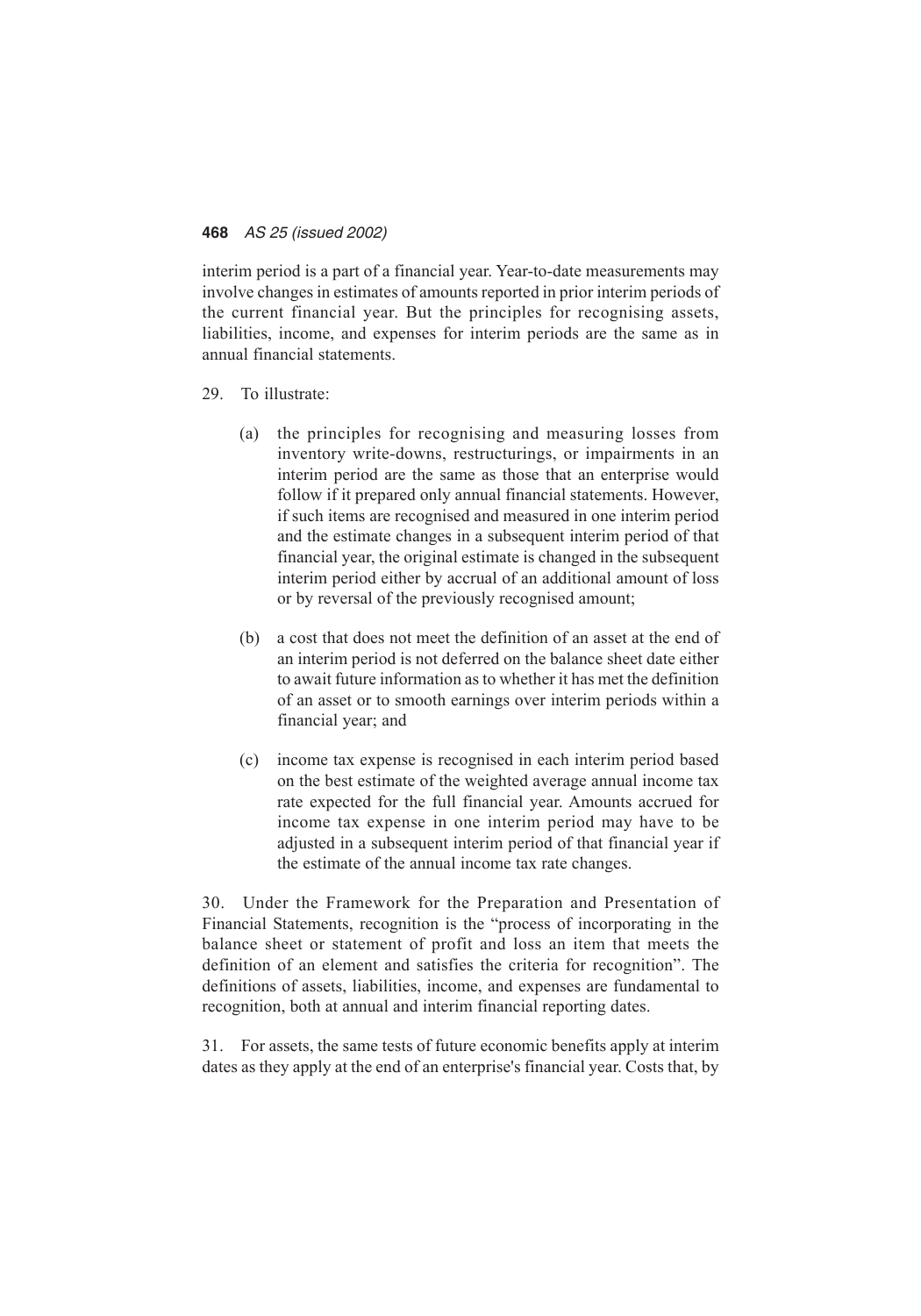their nature, would not qualify as assets at financial year end would not qualify at interim dates as well. Similarly, a liability at an interim reporting date must represent an existing obligation at that date, just as it must at an annual reporting date.

32. Income is recognised in the statement of profit and loss when an increase in future economic benefits related to an increase in an asset or a decrease of a liability has arisen that can be measured reliably. Expenses are recognised in the statement of profit and loss when a decrease in future economic benefits related to a decrease in an asset or an increase of a liability has arisen that can be measured reliably. The recognition of items in the balance sheet which do not meet the definition of assets or liabilities is not allowed.

33. In measuring assets, liabilities, income, expenses, and cash flows reported in its financial statements, an enterprise that reports only annually is able to take into account information that becomes available throughout the financial year. Its measurements are, in effect, on a year-to-date basis.

34. An enterprise that reports half-yearly, uses information available by mid-year or shortly thereafter in making the measurements in its financial statements for the first six-month period and information available by yearend or shortly thereafter for the twelve-month period. The twelve-month measurements will reflect any changes in estimates of amounts reported for the first six-month period. The amounts reported in the interim financial report for the first six-month period are not retrospectively adjusted. Paragraphs 16(d) and 25 require, however, that the nature and amount of any significant changes in estimates be disclosed.

35. An enterprise that reports more frequently than half-yearly, measures income and expenses on a year-to-date basis for each interim period using information available when each set of financial statements is being prepared. Amounts of income and expenses reported in the current interim period will reflect any changes in estimates of amounts reported in prior interim periods of the financial year. The amounts reported in prior interim periods are not retrospectively adjusted. Paragraphs 16(d) and 25 require, however, that the nature and amount of any significant changes in estimates be disclosed.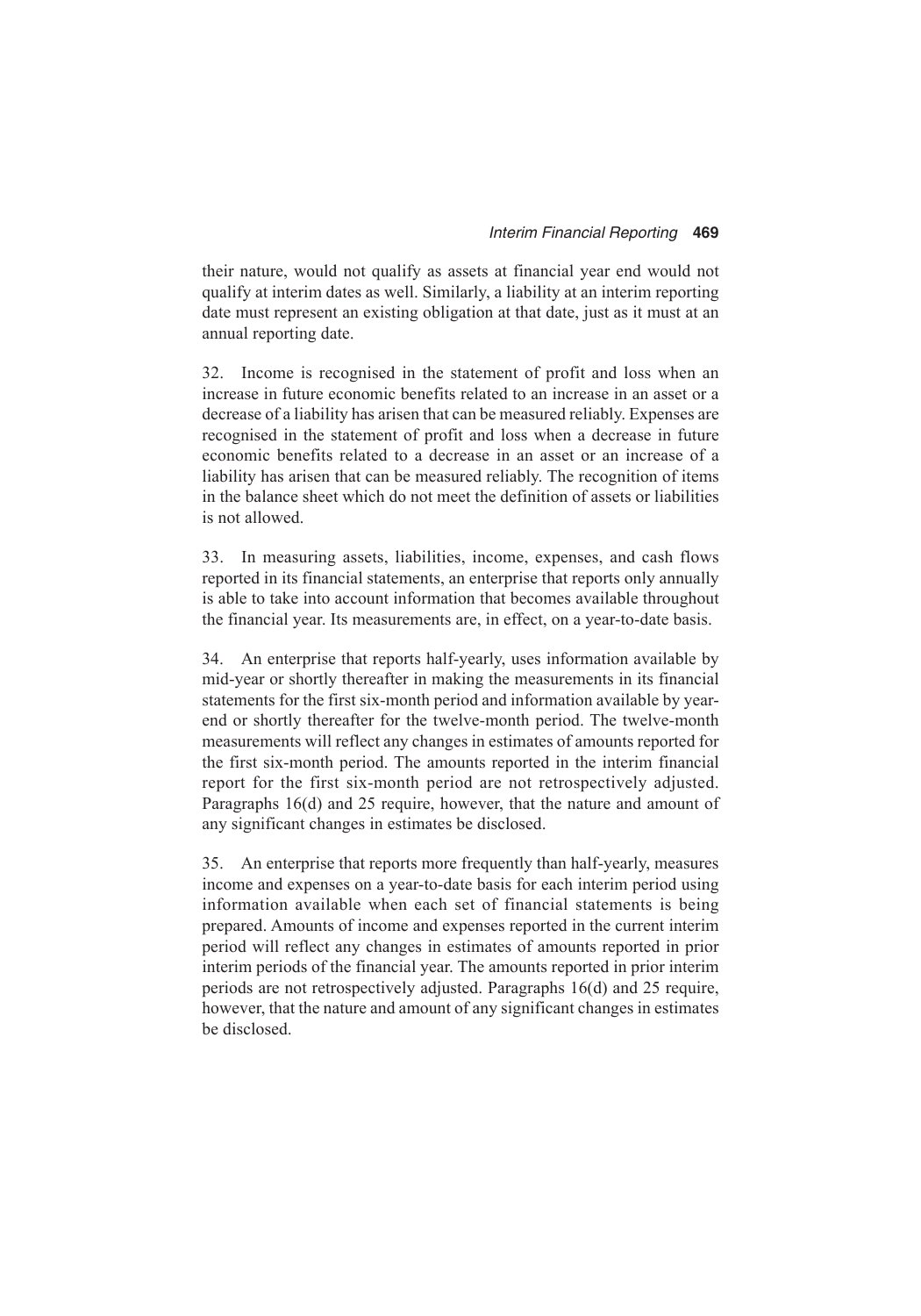### **Revenues Received Seasonally or Occasionally**

*36. Revenues that are received seasonally or occasionally within a financial year should not be anticipated or deferred as of an interim date if anticipation or deferral would not be appropriate at the end of the enterprise's financial year.*

37. Examples include dividend revenue, royalties, and government grants. Additionally, some enterprises consistently earn more revenues in certain interim periods of a financial year than in other interim periods, for example, seasonal revenues of retailers. Such revenues are recognised when they occur.

### **Costs Incurred Unevenly During the Financial Year**

*38. Costs that are incurred unevenly during an enterprise's financial year should be anticipated or deferred for interim reporting purposes if, and only if, it is also appropriate to anticipate or defer that type of cost at the end of the financial year.*

### **Applying the Recognition and Measurement principles**

39. Illustration 3 attached to the Standard illustrates application of the general recognition and measurement principles set out in paragraphs 27 to 38.

### **Use of Estimates**

*40. The measurement procedures to be followed in an interim financial report should be designed to ensure that the resulting information is reliable and that all material financial information that is relevant to an understanding of the financial position or performance of the enterprise is appropriately disclosed. While measurements in both annual and interim financial reports are often based on reasonable estimates, the preparation of interim financial reports generally will require a greater use of estimation methods than annual financial reports.*

41. Illustration 4 attached to the Standard illustrates the use of estimates in interim periods.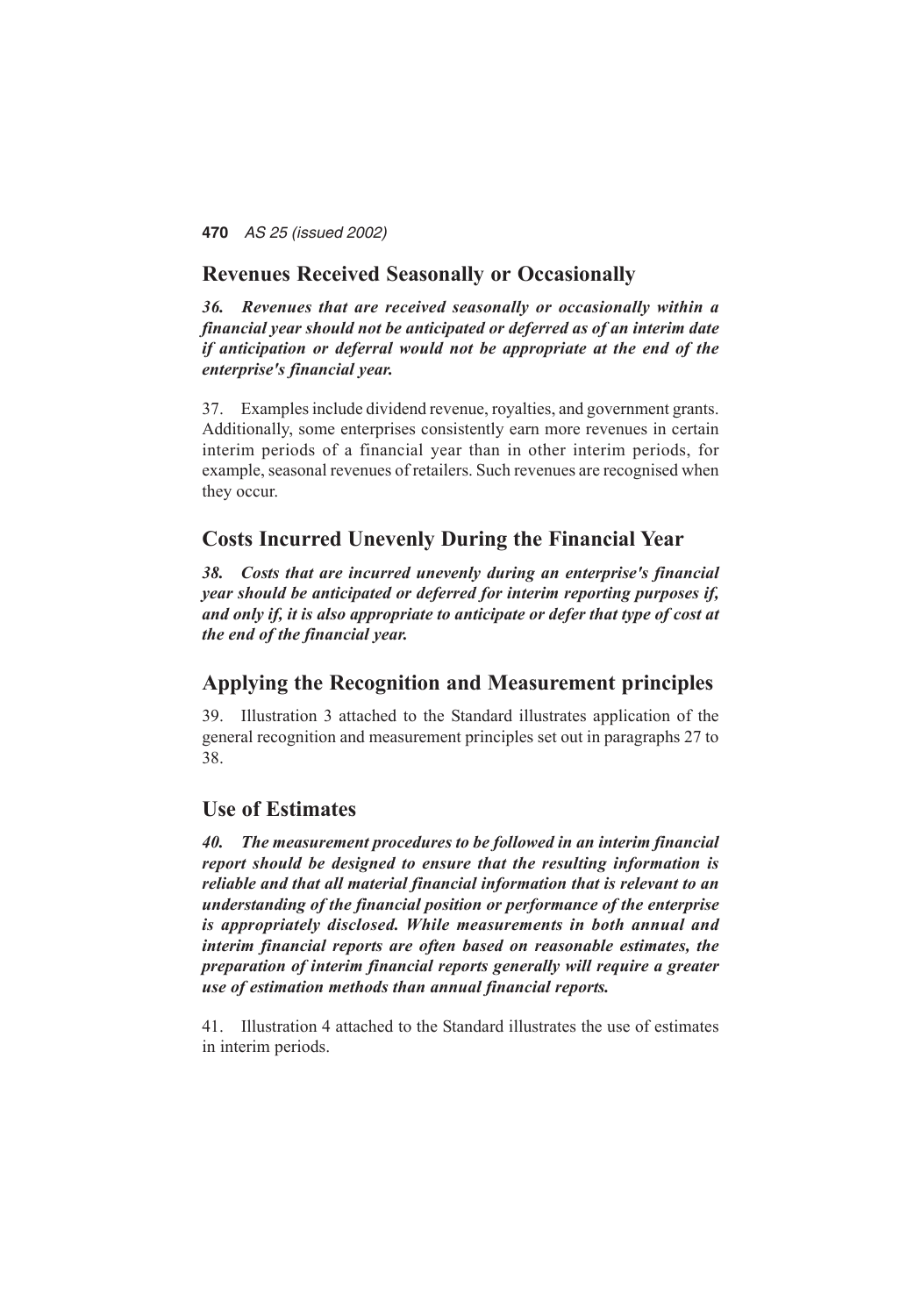## **Restatement of Previously Reported Interim Periods**

*42. A change in accounting policy, other than one for which the transition is specified by an Accounting Standard, should be reflected by restating the financial statements of prior interim periods of the current financial year.*

43. One objective of the preceding principle is to ensure that a single accounting policy is applied to a particular class of transactions throughout an entire financial year. The effect of the principle in paragraph 42 is to require that within the current financial year any change in accounting policy be applied retrospectively to the beginning of the financial year.

## **Transitional Provision**

44. On the first occasion that an interim financial report is presented in accordance with this Standard, the following need not be presented in respect of all the interim periods of the current financial year:

- (a) comparative statements of profit and loss for the comparable interim periods (current and year-to-date) of the immediately preceding financial year; and
- (b) comparative cash flow statement for the comparable year-to-date period of the immediately preceding financial year.

## **Illustration 1**

### **Illustrative Format of Condensed Financial Statements**

*This illustration which does not form part of the Accounting Standard, provides illustrative format of condensed financial statements. Its purpose is to illustrate the application of the Accounting Standard to assist in clarifying its meaning.*

*Paragraph 11 of the Accounting Standard provides that if an enterprise prepares and presents a set of condensed financial statements in its interim financial report, those condensed statements should include, at a minimum, each of the headings and sub-headings that were included in its most recent*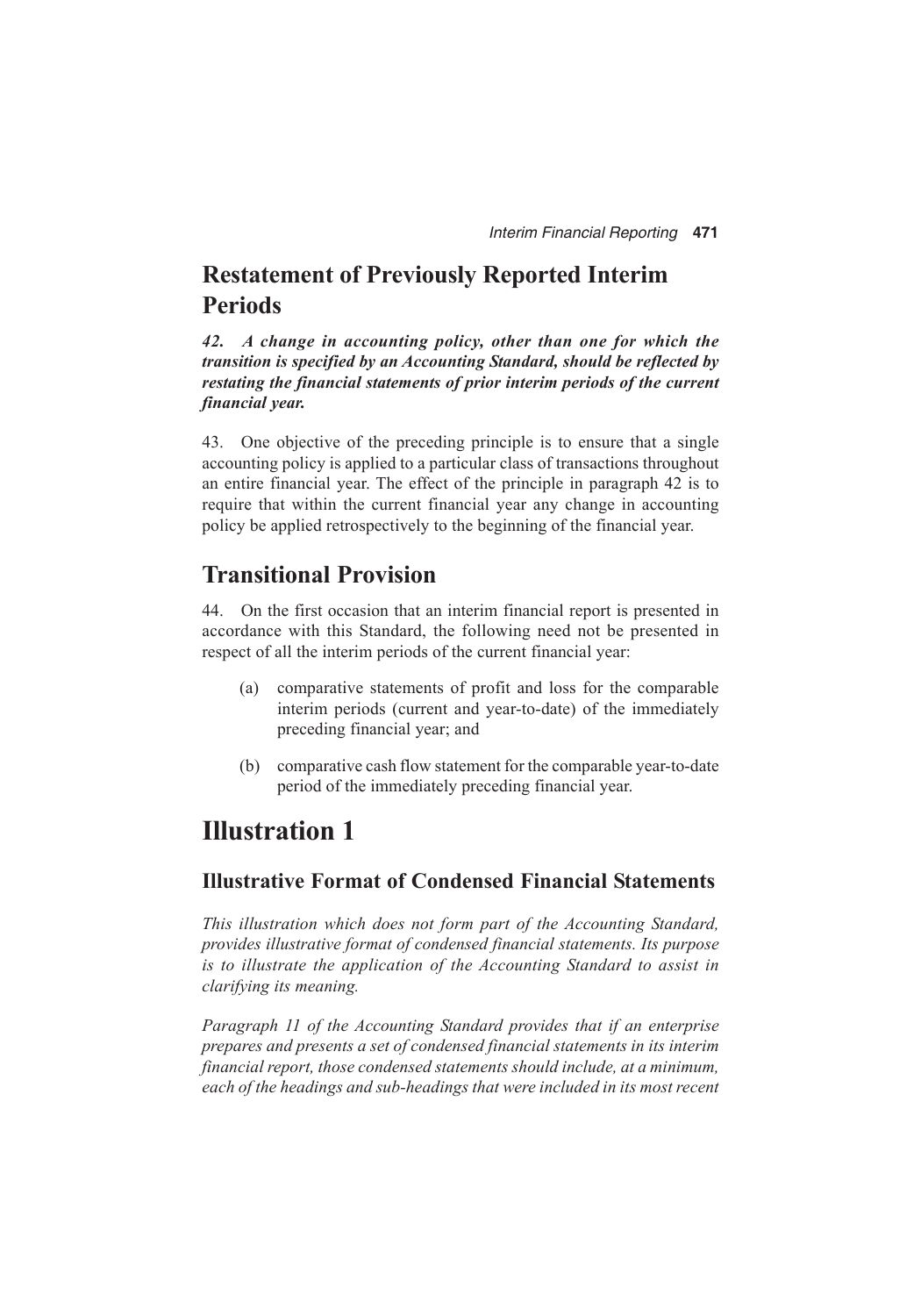*annual financial statements and the selected explanatory notes as required by the Standard. Additional line items or notes should be included if their omission would make the condensed interim financial statements misleading.*

*The purpose of the following illustrative format is primarily to illustrate the requirements of paragraph 11 of the Standard. It may be noted that these illustrative formats are subject to the requirements laid down in the Standard including those of paragraph 11.*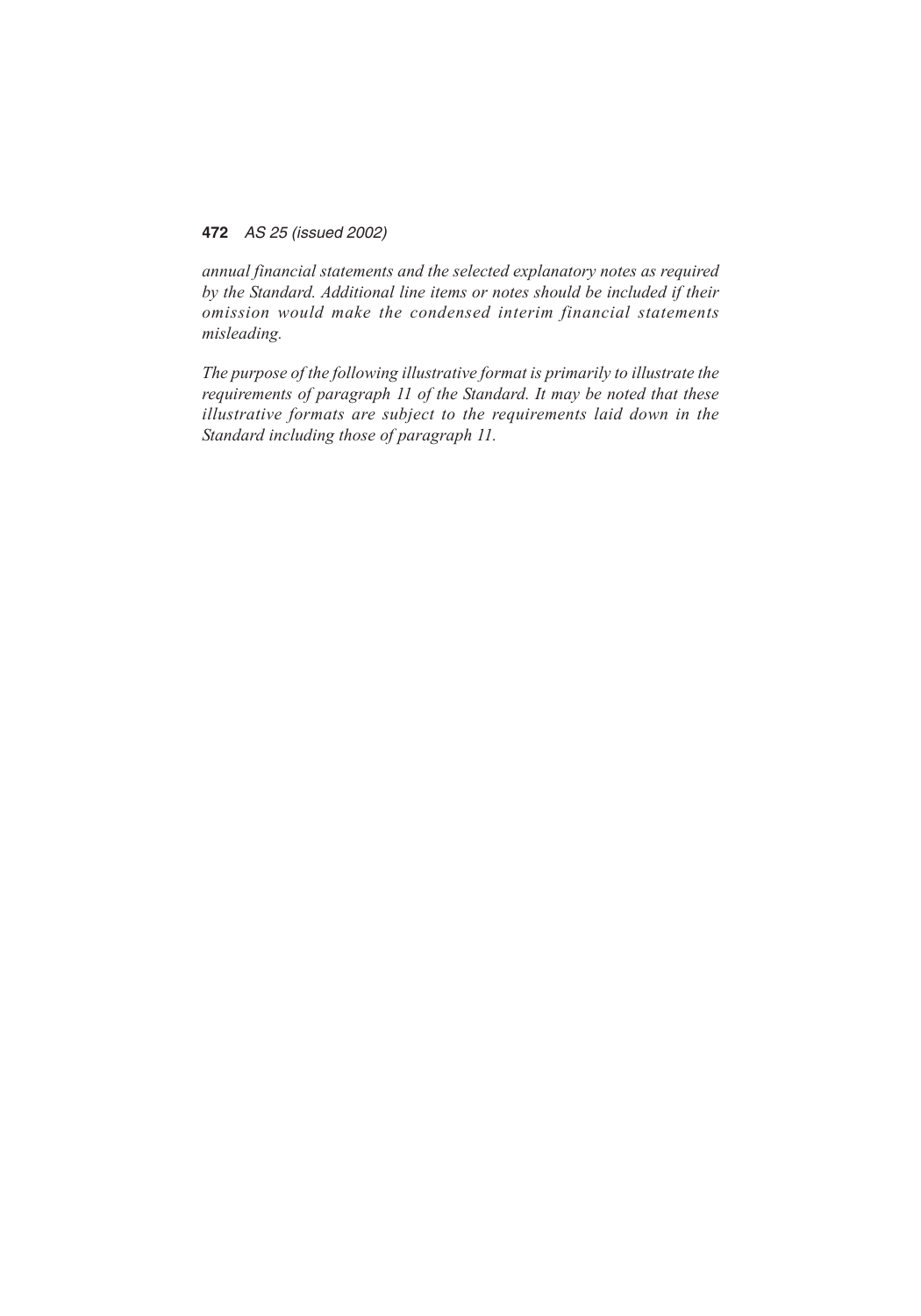## **Illustrative Format of Condensed Financial Statements for an enterprise other than a bank**

|                                                                                                                                                         | <b>Figures at the</b><br>end of the<br>current interim<br>period | <b>Figures at the</b><br>end of the<br>previous<br>accounting year |
|---------------------------------------------------------------------------------------------------------------------------------------------------------|------------------------------------------------------------------|--------------------------------------------------------------------|
| <b>Sources of Funds</b><br>L                                                                                                                            |                                                                  |                                                                    |
| 1. Capital                                                                                                                                              |                                                                  |                                                                    |
| 2. Reserve and surplus                                                                                                                                  |                                                                  |                                                                    |
| 3. Minority interests (in case of<br>consolidated financial<br>statements)                                                                              |                                                                  |                                                                    |
| 4. Loan funds:<br>(a) Secured loans<br>(b) Unsecured loans                                                                                              |                                                                  |                                                                    |
| Total                                                                                                                                                   |                                                                  |                                                                    |
| <b>II. Application of Funds</b>                                                                                                                         |                                                                  |                                                                    |
| 1. Fixed assets<br>(a) Tangible fixed assets<br>(b) Intangible fixed assets                                                                             |                                                                  |                                                                    |
| 2. Investments                                                                                                                                          |                                                                  |                                                                    |
| 3. Current assets, loans and<br>advances<br>(a) Inventories<br>(b) Sundry debtors<br>(c) Cash and bank balances<br>(d) Loans and advances<br>(e) Others |                                                                  |                                                                    |
| Less: Current liabilities and<br>provisions<br>(a) Liabilities<br>(b) Provisions                                                                        |                                                                  |                                                                    |
| <b>Net Current assets</b>                                                                                                                               |                                                                  |                                                                    |
| 4. Miscellaneous expenditure<br>to the extent not written off<br>or adjusted                                                                            |                                                                  |                                                                    |
| 5. Profit and loss account                                                                                                                              |                                                                  |                                                                    |
| Total                                                                                                                                                   |                                                                  |                                                                    |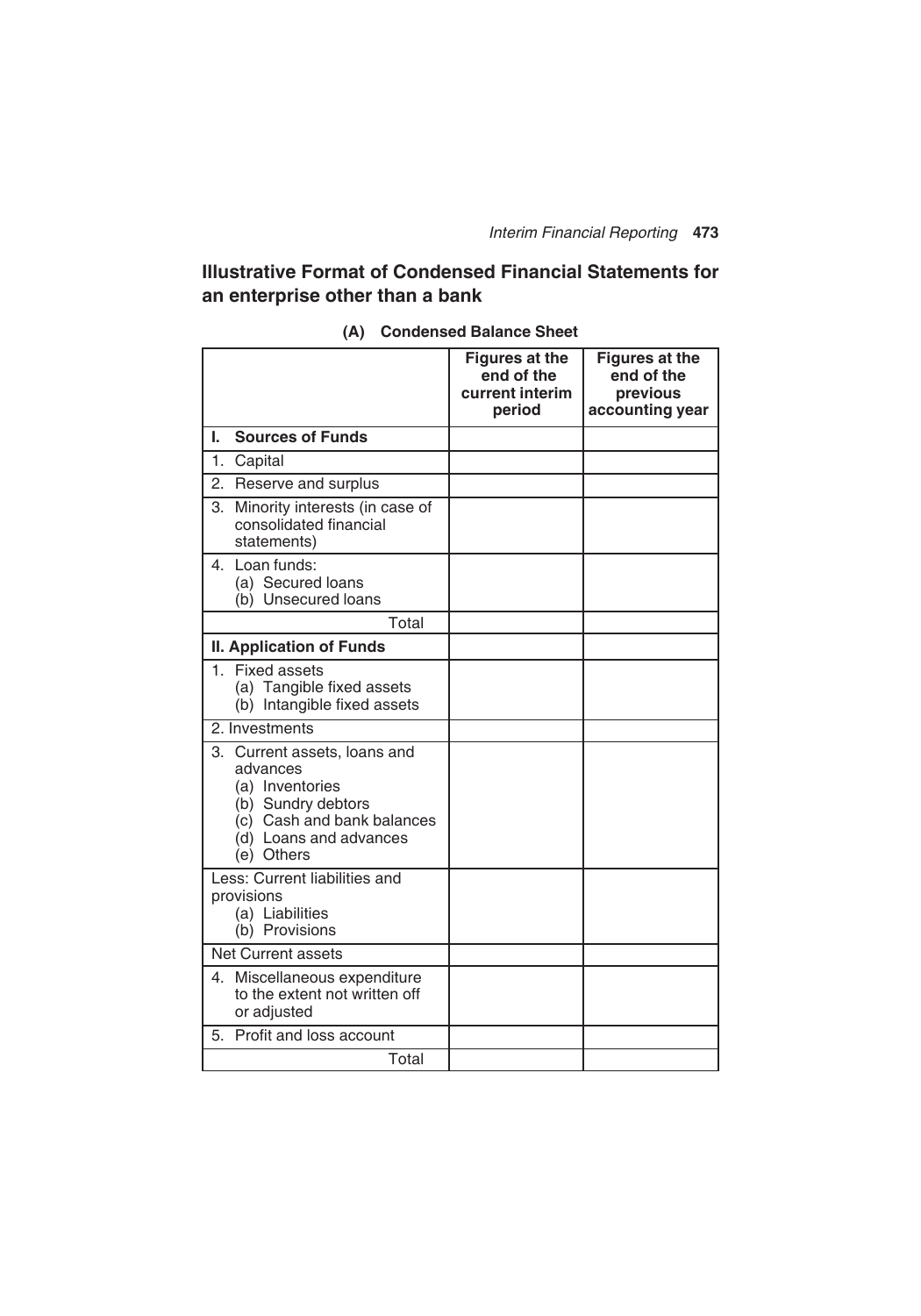|                                                                                                 | <b>Three</b><br>months<br>ended | Corresponding Year-to-date Year-to-date<br>three months of figures for<br>the previous<br>accounting year | current<br>period | figures for<br>the previous<br>year |
|-------------------------------------------------------------------------------------------------|---------------------------------|-----------------------------------------------------------------------------------------------------------|-------------------|-------------------------------------|
| 1. Turnover                                                                                     |                                 |                                                                                                           |                   |                                     |
| 2. Other Income                                                                                 |                                 |                                                                                                           |                   |                                     |
| Total                                                                                           |                                 |                                                                                                           |                   |                                     |
| 3. Changes in inventories<br>of finished goods and<br>work in progress                          |                                 |                                                                                                           |                   |                                     |
| 4. Cost of raw materials<br>and consumables used                                                |                                 |                                                                                                           |                   |                                     |
| 5. Salaries, wages and<br>other staff costs                                                     |                                 |                                                                                                           |                   |                                     |
| 6. Other expenses                                                                               |                                 |                                                                                                           |                   |                                     |
| 7. Interest                                                                                     |                                 |                                                                                                           |                   |                                     |
| 8. Depreciation and<br>amortisations                                                            |                                 |                                                                                                           |                   |                                     |
| Total                                                                                           |                                 |                                                                                                           |                   |                                     |
| 9. Profit or loss from<br>ordinary activities<br>before tax                                     |                                 |                                                                                                           |                   |                                     |
| 10. Extraordinary items                                                                         |                                 |                                                                                                           |                   |                                     |
| 11. Profit or loss before tax                                                                   |                                 |                                                                                                           |                   |                                     |
| 12. Tax expense                                                                                 |                                 |                                                                                                           |                   |                                     |
| 13. Profit or loss after tax                                                                    |                                 |                                                                                                           |                   |                                     |
| 14. Minority Interests<br>(in case of consolidated<br>financial statements)                     |                                 |                                                                                                           |                   |                                     |
| 15. Net profit or loss for<br>the period                                                        |                                 |                                                                                                           |                   |                                     |
| <b>Earnings Per Share</b><br>1. Basic Earnings<br>Per Share<br>2. Diluted Earnings<br>Per Share |                                 |                                                                                                           |                   |                                     |

#### **(B) Condensed Statement of Profit and Loss**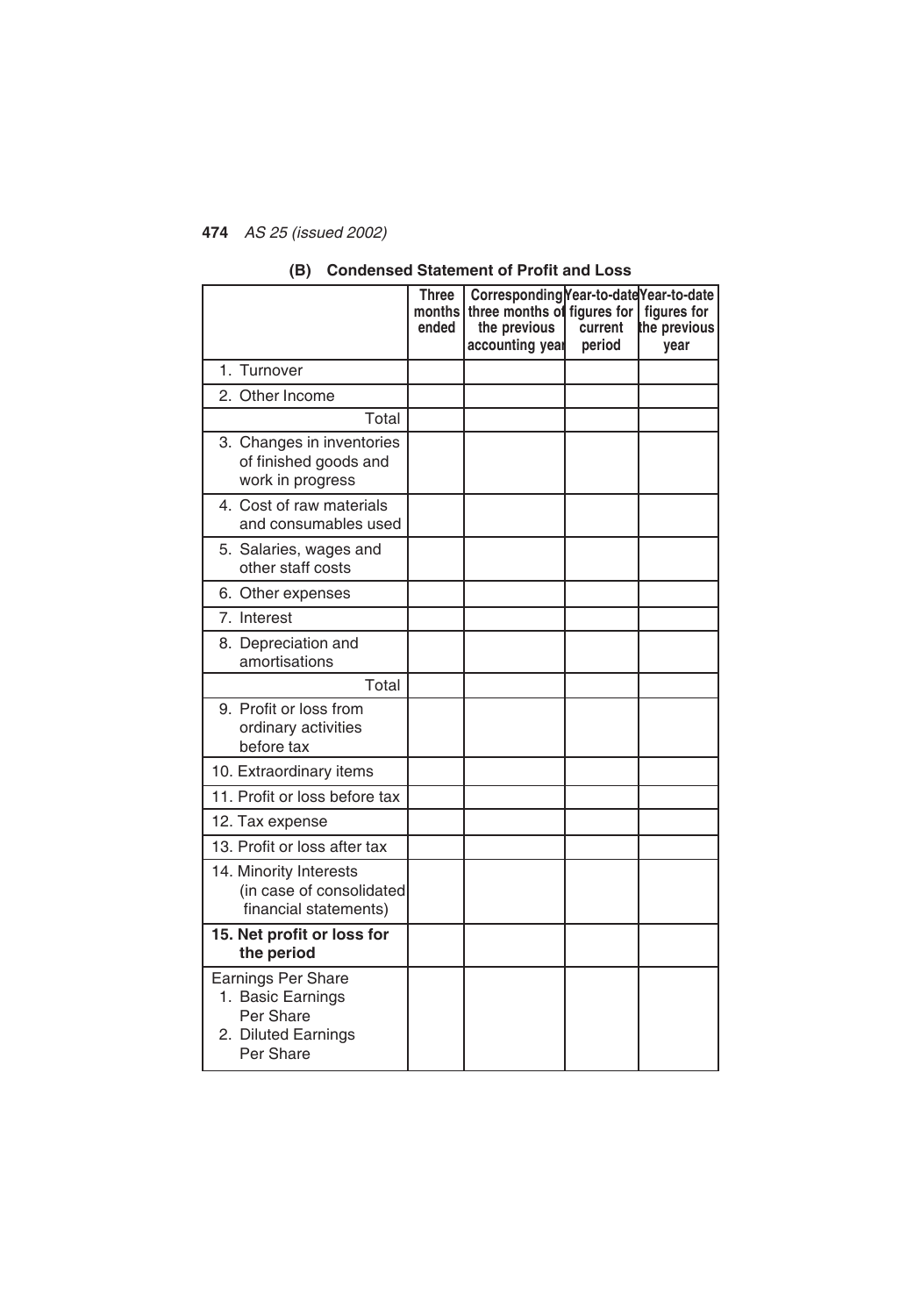*Interim Financial Reporting* **475**

|                                                               | Year-to-date<br>figures for the<br>current period | Year-to-date<br>figures for the<br>previous year |
|---------------------------------------------------------------|---------------------------------------------------|--------------------------------------------------|
| 1. Cash flows from operating<br>activities                    |                                                   |                                                  |
| 2. Cash flows from investing<br>activities                    |                                                   |                                                  |
| 3. Cash flows from financing<br>activities                    |                                                   |                                                  |
| 4. Net increase/(decrease)<br>in cash and cash<br>equivalents |                                                   |                                                  |
| 5. Cash and cash equivalents<br>at beginning of period        |                                                   |                                                  |
| 6. Cash and cash equivalents<br>at end of period              |                                                   |                                                  |

## **(C) Condensed Cash Flow Statement**

## **(D) Selected Explanatory Notes**

This part should contain selected explanatory notes as required by paragraph 16 of this Standard.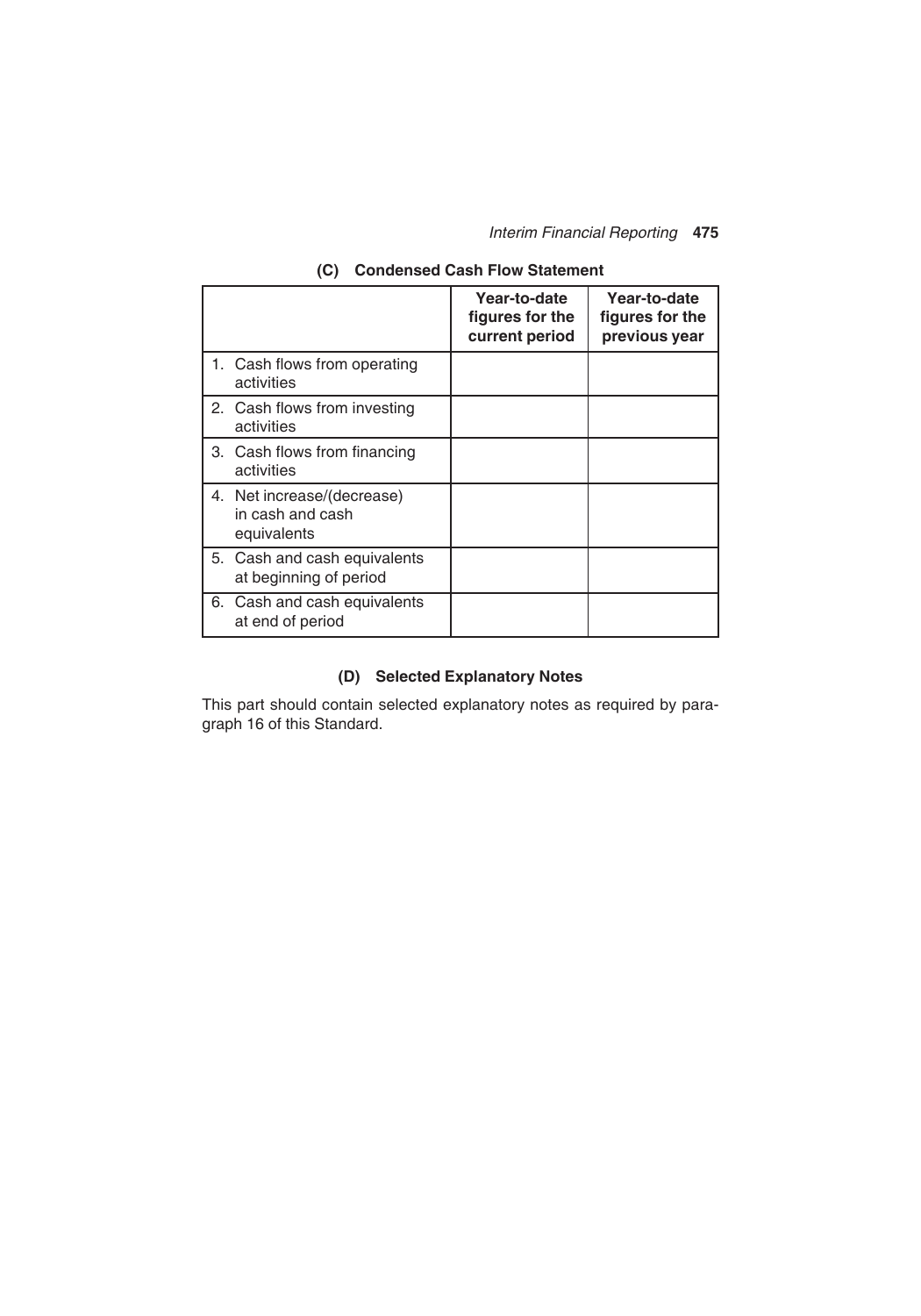## **Illustrative Format of Condensed Financial Statements for a Bank**

|    |                                                                             | <b>Figures at the</b><br>end of the<br>current interim<br>period | <b>Figures at the</b><br>end of the<br>previous<br>accounting year |
|----|-----------------------------------------------------------------------------|------------------------------------------------------------------|--------------------------------------------------------------------|
| ı. | <b>Capital and Liabilities</b>                                              |                                                                  |                                                                    |
| 1. | Capital                                                                     |                                                                  |                                                                    |
| 2. | Reserve and surplus                                                         |                                                                  |                                                                    |
| 3. | Minority interests<br>(in case of consolidated<br>financial statements)     |                                                                  |                                                                    |
| 4. | Deposits                                                                    |                                                                  |                                                                    |
| 5. | <b>Borrowings</b>                                                           |                                                                  |                                                                    |
| 6. | Other liabilities and<br>provisions                                         |                                                                  |                                                                    |
|    | Total                                                                       |                                                                  |                                                                    |
|    | II. Assets                                                                  |                                                                  |                                                                    |
|    | 1. Cash and balances with<br>Reserve Bank of India                          |                                                                  |                                                                    |
|    | 2. Balances with banks and<br>money at call and short<br>notice             |                                                                  |                                                                    |
| 3. | Investments                                                                 |                                                                  |                                                                    |
|    | 4. Advances                                                                 |                                                                  |                                                                    |
|    | 5. Fixed assets<br>(a) Tangible fixed assets<br>(b) Intangible fixed assets |                                                                  |                                                                    |
| 6. | <b>Other Assets</b>                                                         |                                                                  |                                                                    |
|    | Total                                                                       |                                                                  |                                                                    |

#### **(A) Condensed Balance Sheet**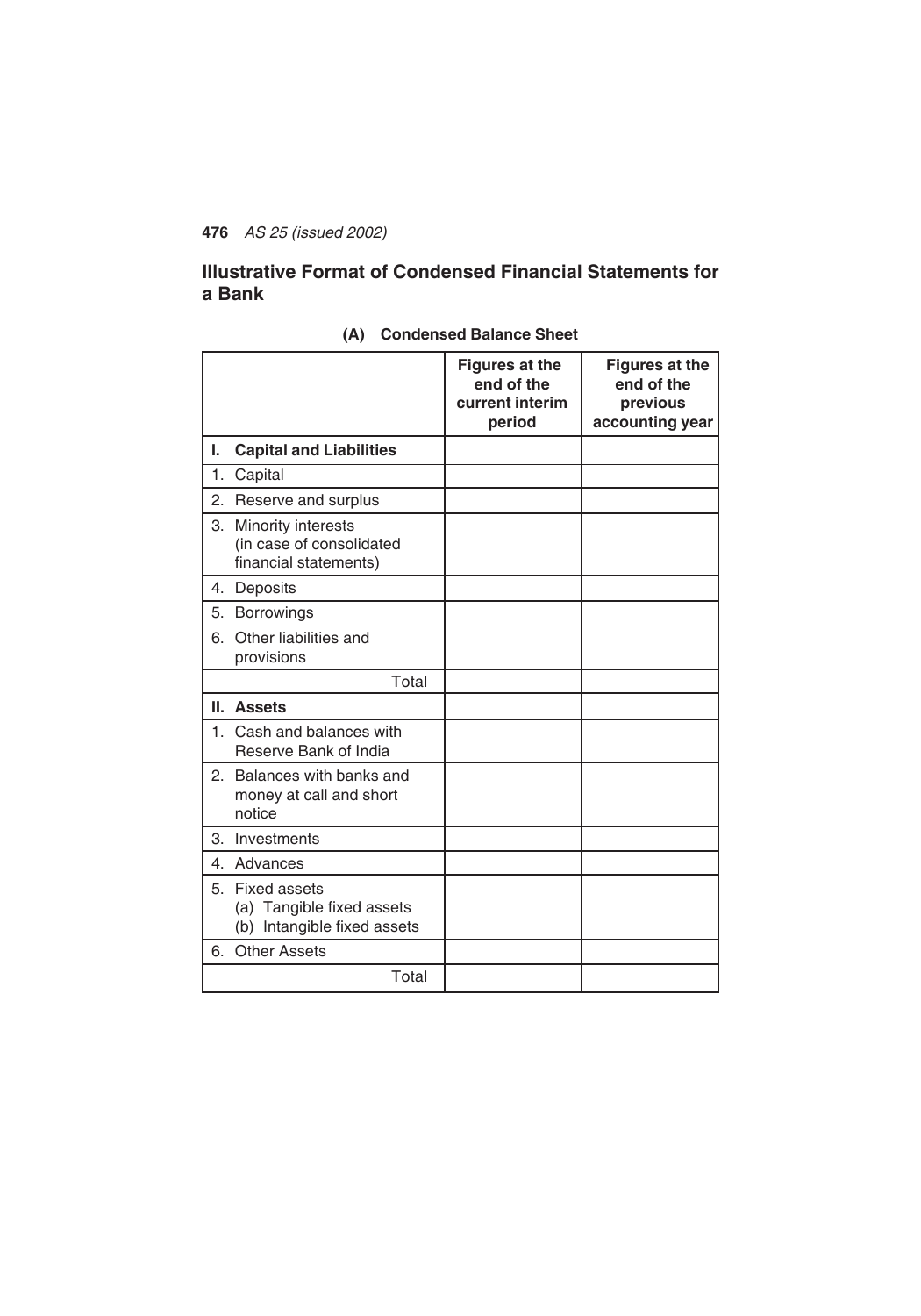## *Interim Financial Reporting* **477**

|    |                                                                                                                                                                                                           | <b>Three</b><br>months<br>ended | Corresponding<br>three months of<br>the previous<br>accounting year | Year-to-date<br>figures for<br>current<br>period | Year-to-date<br>figures for<br>the previous<br>year |
|----|-----------------------------------------------------------------------------------------------------------------------------------------------------------------------------------------------------------|---------------------------------|---------------------------------------------------------------------|--------------------------------------------------|-----------------------------------------------------|
|    |                                                                                                                                                                                                           | 1                               | $\overline{2}$                                                      | 3                                                | 4                                                   |
| 1. | Interest earned<br>(a) Interest/discount on<br>advances/bills<br>(b) Interest on<br>Investments<br>(c) Interest on balances<br>with Reserve Bank<br>of India and other<br>inter banks funds<br>(d) Others |                                 |                                                                     |                                                  |                                                     |
| 2. | Other Income                                                                                                                                                                                              |                                 |                                                                     |                                                  |                                                     |
|    | <b>Total Income</b>                                                                                                                                                                                       |                                 |                                                                     |                                                  |                                                     |
| 1. | Interest expended                                                                                                                                                                                         |                                 |                                                                     |                                                  |                                                     |
| 2. | Operating expenses<br>(a) Payments to and<br>provisions for<br>employees<br>(b) Other operating<br>expenses                                                                                               |                                 |                                                                     |                                                  |                                                     |
| 3. | <b>Total expenses</b><br>(excluding provisions<br>and contingencies)                                                                                                                                      |                                 |                                                                     |                                                  |                                                     |
| 4. | Operating profit (profit<br>before provisions and<br>contingencies)                                                                                                                                       |                                 |                                                                     |                                                  |                                                     |
| 5. | Provisions and<br>contingencies                                                                                                                                                                           |                                 |                                                                     |                                                  |                                                     |
| 6. | Profit or loss from<br>ordinary activities<br>before tax                                                                                                                                                  |                                 |                                                                     |                                                  |                                                     |
| 7. | Extraordinary items                                                                                                                                                                                       |                                 |                                                                     |                                                  |                                                     |
| 8. | Profit or loss before tax                                                                                                                                                                                 |                                 |                                                                     |                                                  |                                                     |
| 9. | Tax expense                                                                                                                                                                                               |                                 |                                                                     |                                                  |                                                     |

## **(B) Condensed Statement of Profit and Loss**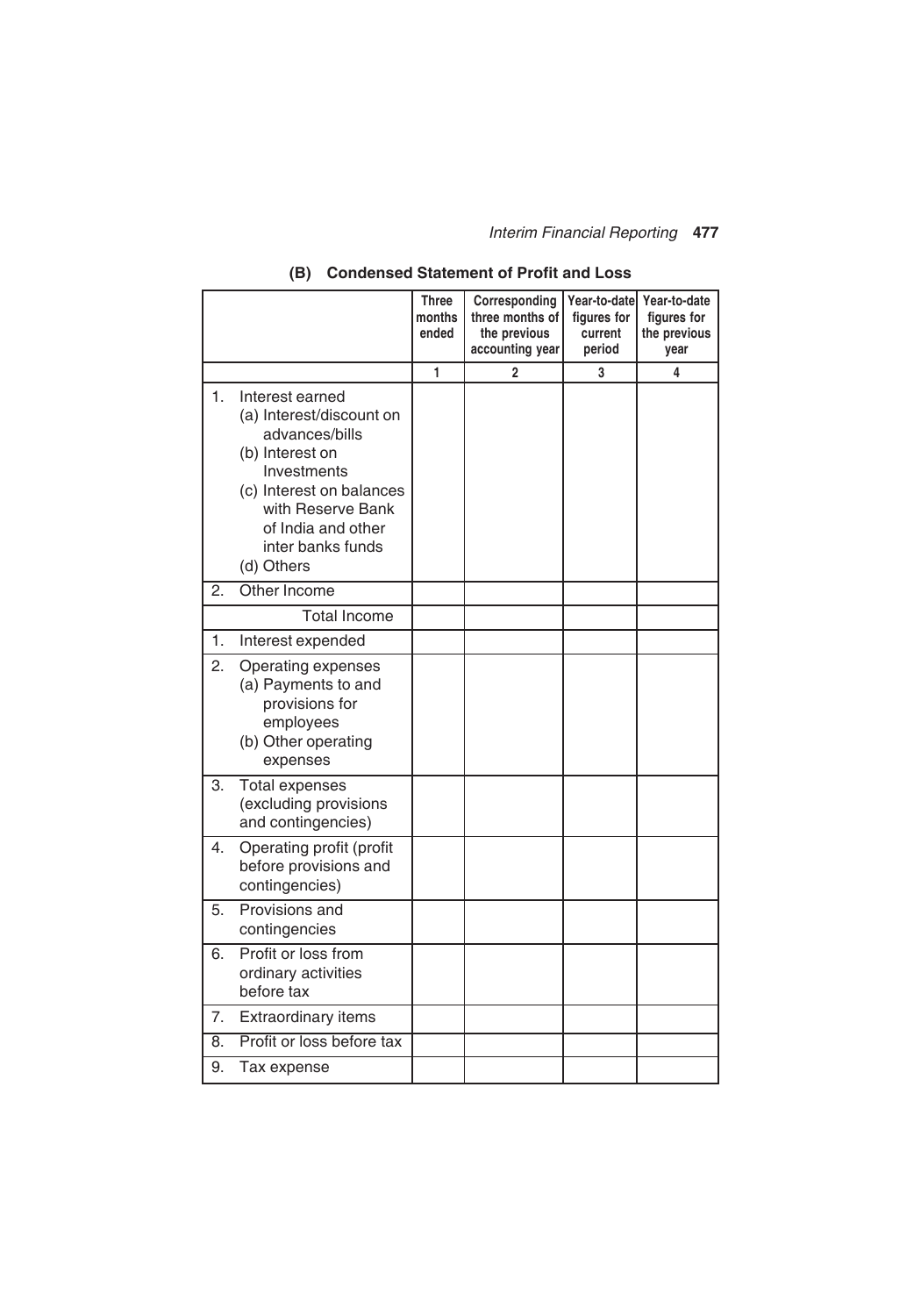|                                                                                                 | <b>Three</b><br>months<br>ended | Corresponding<br>three months of<br>the previous<br>accounting year | Year-to-datel<br>figures for<br>current<br>period | Year-to-date<br>figures for<br>the previous<br>year |
|-------------------------------------------------------------------------------------------------|---------------------------------|---------------------------------------------------------------------|---------------------------------------------------|-----------------------------------------------------|
| 10. Profit or loss after tax                                                                    |                                 |                                                                     |                                                   |                                                     |
| 11. Minority Interests<br>(in case of consolidated<br>financial statements)                     |                                 |                                                                     |                                                   |                                                     |
| 12. Net profit or loss for<br>the period                                                        |                                 |                                                                     |                                                   |                                                     |
| <b>Earnings Per Share</b><br>1. Basic Earnings<br>Per Share<br>2. Diluted Earnings<br>Per Share |                                 |                                                                     |                                                   |                                                     |

## **(B) Condensed Statement of Profit and Loss** *(Contd.)*

#### **(C) Condensed Cash Flow Statement**

|                  |                                                        | Year-to-date<br>figures for the<br>current period | Year-to-date<br>figures for the<br>previous year |
|------------------|--------------------------------------------------------|---------------------------------------------------|--------------------------------------------------|
| activities       | 1. Cash flows from operating                           |                                                   |                                                  |
| activities       | 2. Cash flows from investing                           |                                                   |                                                  |
| activities       | 3. Cash flows from financing                           |                                                   |                                                  |
| equivalents      | 4. Net increase/(decrease)<br>in cash and cash         |                                                   |                                                  |
|                  | 5. Cash and cash equivalents<br>at beginning of period |                                                   |                                                  |
| at end of period | 6. Cash and cash equivalents                           |                                                   |                                                  |

## **(D) Selected Explanatory Notes**

This part should contain selected explanatory notes as required by paragraph 16 of this Standard.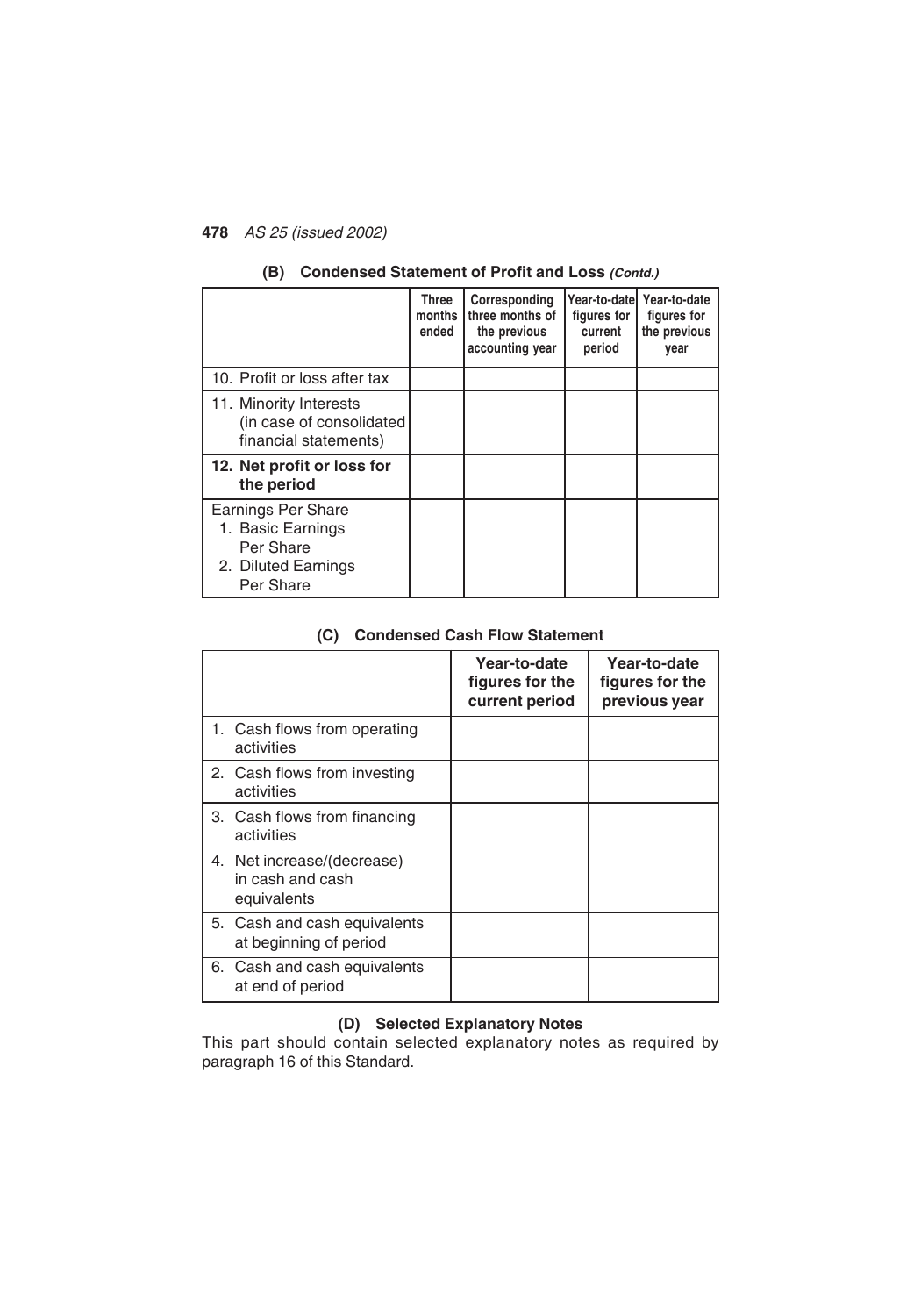## **Illustration 2**

### **Illustration of Periods Required to Be Presented**

*This illustration which does not form part of the Accounting Standard, Illustrates application of the principles in paragraphs 18 and 19. Its purpose is to illustrate the application of the Accounting Standard to assist in clarifying its meaning.*

#### **Enterprise Preparing and Presenting Interim Financial Reports Half-Yearly**

1. An enterprise whose financial year ends on 31 March, presents financial statements (condensed or complete) for following periods in its half-yearly interim financial report as of 30 September 2001:

| <b>Balance Sheet:</b>                   |                   |                   |
|-----------------------------------------|-------------------|-------------------|
| As at                                   | 30 September 2001 | 31 March 2001     |
| <b>Statement of Profit and Loss:</b>    |                   |                   |
| 6 months ending                         | 30 September 2001 | 30 September 2000 |
| <b>Cash Flow Statement<sup>2</sup>:</b> |                   |                   |
| 6 months ending                         | 30 September 2001 | 30 September 2000 |

#### **Enterprise Preparing and Presenting Interim Financial Reports Quarterly**

2. An enterprise whose financial year ends on 31 March, presents financial statements (condensed or complete) for following periods in its interim financial report for the second quarter ending 30 September 2001:

<sup>2</sup> It is assumed that the enterprise prepares a cash flow statement for the purpose of its Annual Report.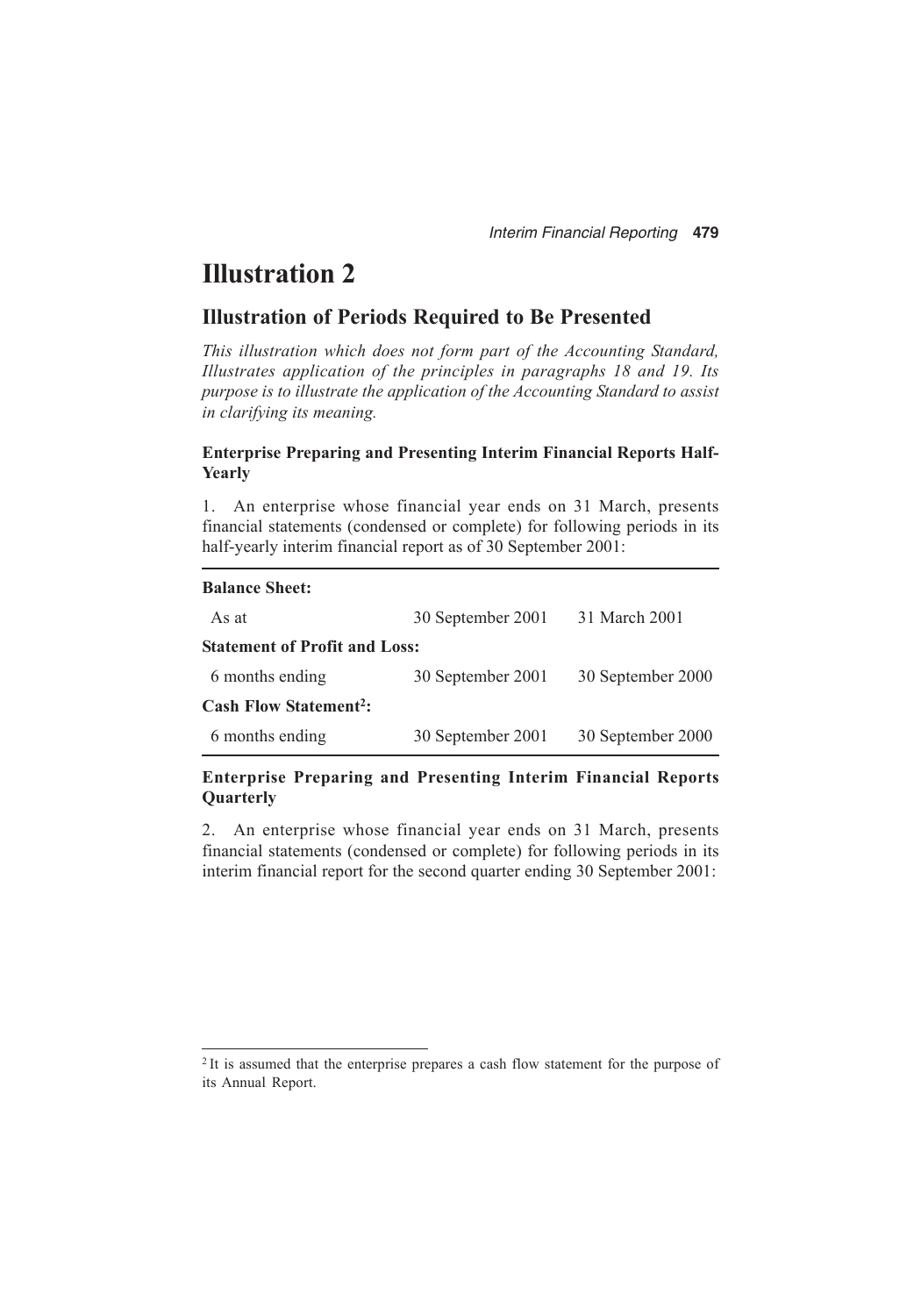| <b>Balance Sheet:</b>                |                   |                   |  |
|--------------------------------------|-------------------|-------------------|--|
| As at                                | 30 September 2001 | 31 March 2001     |  |
| <b>Statement of Profit and Loss:</b> |                   |                   |  |
| 6 months ending                      | 30 September 2001 | 30 September 2000 |  |
| 3 months ending                      | 30 September 2001 | 30 September 2000 |  |
| <b>Cash Flow Statement:</b>          |                   |                   |  |
| 6 months ending                      | 30 September 2001 | 30 September 2000 |  |

### **Enterprise whose business is highly seasonal Preparing and Presenting Interim Financial Reports Quarterly**

3. An enterprise whose financial year ends on 31 March, may present financial statements (condensed or complete) for the following periods in its interim financial report for the second quarter ending 30 September 2001:

| <b>Balance Sheet:</b>                |                   |                   |  |  |
|--------------------------------------|-------------------|-------------------|--|--|
| As at                                | 30 September 2001 | 31 March 2001     |  |  |
|                                      |                   | 30 September 2000 |  |  |
| <b>Statement of Profit and Loss:</b> |                   |                   |  |  |
| 6 months ending                      | 30 September 2001 | 30 September 2000 |  |  |
| 3 months ending                      | 30 September 2001 | 30 September 2000 |  |  |
| 12 months ending                     | 30 September 2001 | 30 September 2000 |  |  |
| <b>Cash Flow Statement:</b>          |                   |                   |  |  |
| 6 months ending                      | 30 September 2001 | 30 September 2000 |  |  |
| 12 months ending                     | 30 September 2001 | 30 September 2000 |  |  |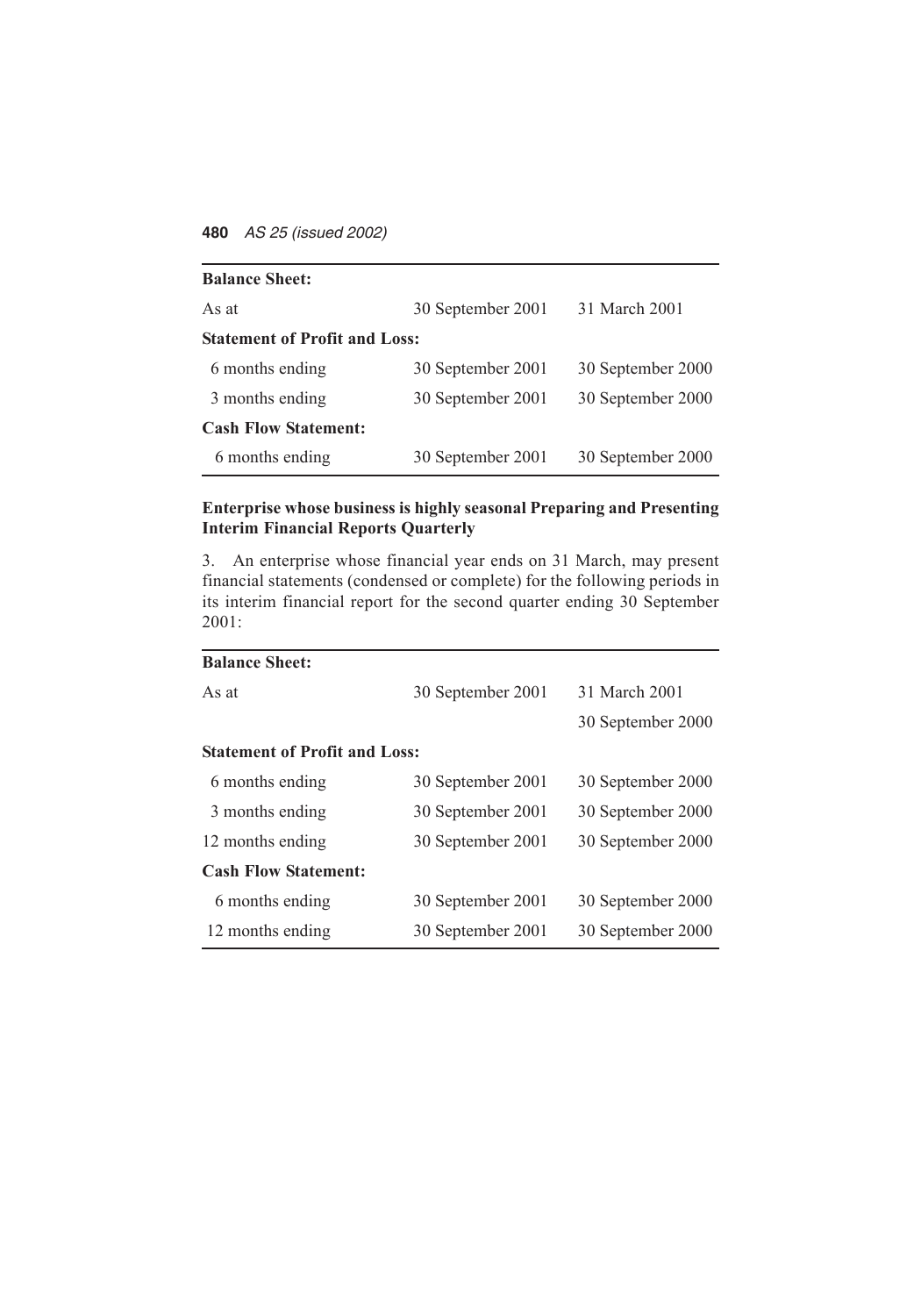## **Illustration 3**

## **Illustration of Applying the Recognition and Measurement Principles**

*This illustration, which does not form part of the Accounting Standard, illustrates application of the general recognition and measurement principles set out in paragraphs 27-38 of this Standard. Its purpose is to illustrate the application of the Accounting Standard to assist in clarifying its meaning.*

#### **Gratuity and Other Defined Benefit Schemes**

1. Provisions in respect of gratuity and other defined benefit schemes for an interim period are calculated on a year-to-date basis by using the actuarially determined rates at the end of the prior financial year, adjusted for significant market fluctuations since that time and for significant curtailments, settlements, or other significant one-time events.

#### **Major Planned Periodic Maintenance or Overhaul**

2. The cost of a major planned periodic maintenance or overhaul or other seasonal expenditure that is expected to occur late in the year is not anticipated for interim reporting purposes unless an event has caused the enterprise to have a present obligation. The mere intention or necessity to incur expenditure related to the future is not sufficient to give rise to an obligation.

#### **Provisions**

3. This Standard requires that an enterprise apply the same criteria for recognising and measuring a provision at an interim date as it would at the end of its financial year. The existence or non-existence of an obligation to transfer economic benefits is not a function of the length of the reporting period. It is a question of fact subsisting on the reporting date.

#### **Year-End Bonuses**

4. The nature of year-end bonuses varies widely. Some are earned simply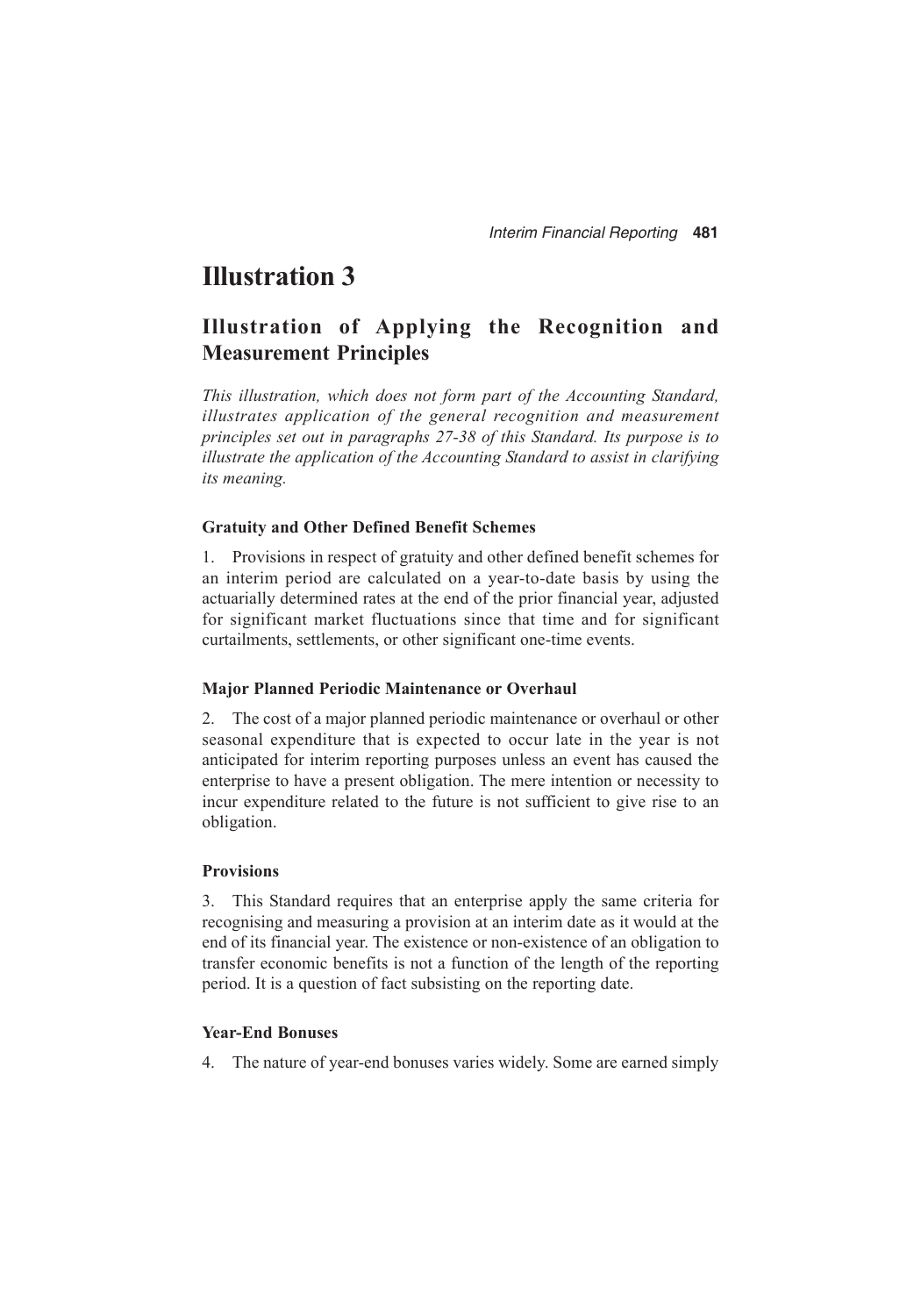by continued employment during a time period. Some bonuses are earned based on monthly, quarterly, or annual measure of operating result. They may be purely discretionary, contractual, or based on years of historical precedent.

5. A bonus is anticipated for interim reporting purposes if, and only if, (a) the bonus is a legal obligation or an obligation arising from past practice for which the enterprise has no realistic alternative but to make the payments, and (b) a reliable estimate of the obligation can be made.

#### **Intangible Assets**

6. An enterprise will apply the definition and recognition criteria for an intangible asset in the same way in an interim period as in an annual period. Costs incurred before the recognition criteria for an intangible asset are met are recognised as an expense. Costs incurred after the specific point in time at which the criteria are met are recognised as part of the cost of an intangible asset. "Deferring" costs as assets in an interim balance sheet in the hope that the recognition criteria will be met later in the financial year is not justified.

#### **Other Planned but Irregularly Occurring Costs**

7. An enterprise's budget may include certain costs expected to be incurred irregularly during the financial year, such as employee training costs. These costs generally are discretionary even though they are planned and tend to recur from year to year. Recognising an obligation at an interim financial reporting date for such costs that have not yet been incurred generally is not consistent with the definition of a liability.

#### **Measuring Income Tax Expense for Interim Period**

8. Interim period income tax expense is accrued using the tax rate that would be applicable to expected total annual earnings, that is, the estimated average annual effective income tax rate applied to the pre-tax income of the interim period.

9. This is consistent with the basic concept set out in paragraph 27 that the same accounting recognition and measurement principles should be applied in an interim financial report as are applied in annual financial statements. Income taxes are assessed on an annual basis. Therefore, interim period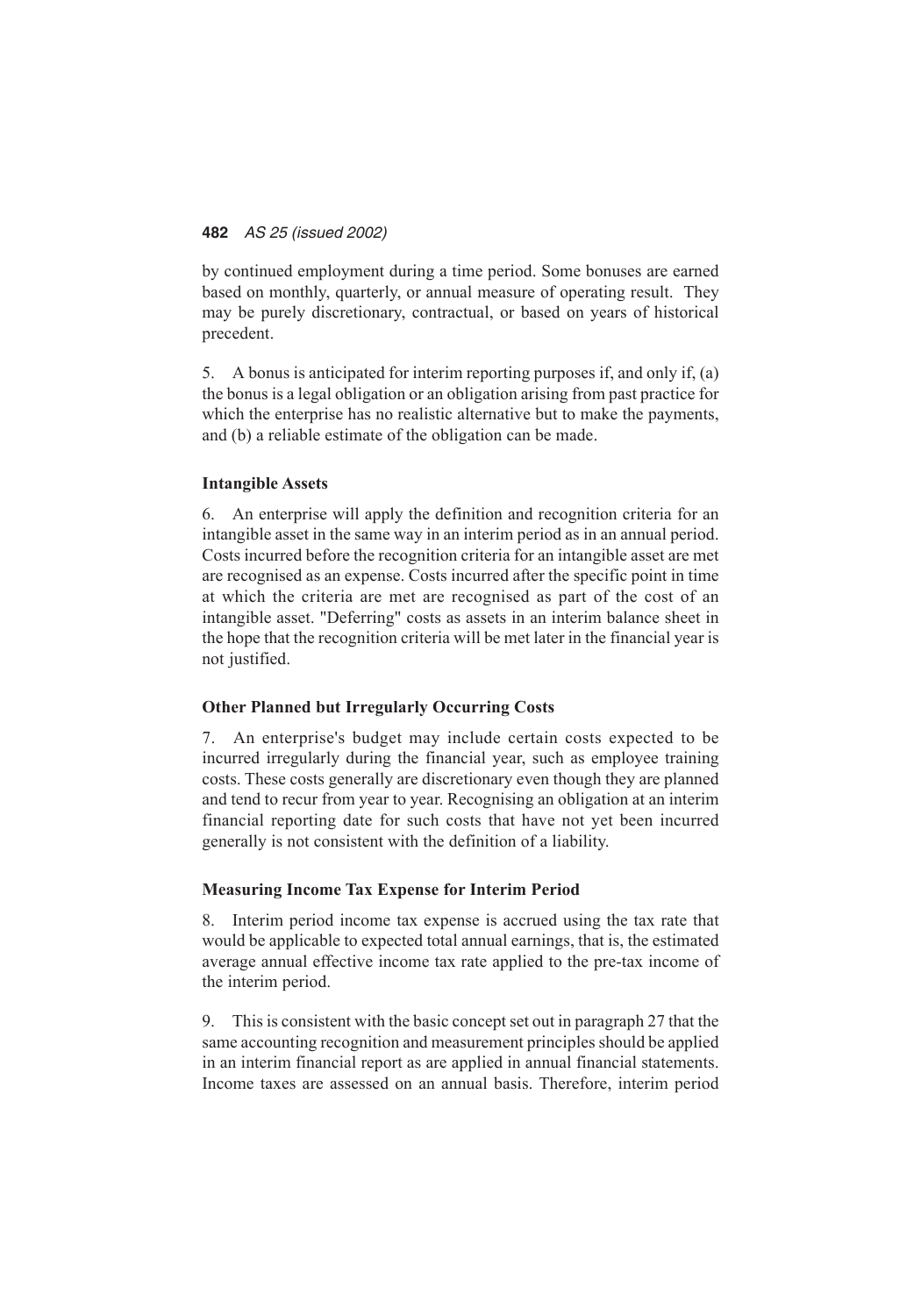income tax expense is calculated by applying, to an interim period's pre-tax income, the tax rate that would be applicable to expected total annual earnings, that is, the estimated average effective annual income tax rate. That estimated average annual income tax rate would reflect the tax rate structure expected to be applicable to the full year's earnings including enacted or substantively enacted changes in the income tax rates scheduled to take effect later in the financial year. The estimated average annual income tax rate would be re-estimated on a year-to-date basis, consistent with paragraph 27 of this Standard. Paragraph 16(d) requires disclosure of a significant change in estimate.

10. To the extent practicable, a separate estimated average annual effective income tax rate is determined for each governing taxation law and applied individually to the interim period pre-tax income under such laws. Similarly, if different income tax rates apply to different categories of income (such as capital gains or income earned in particular industries), to the extent practicable a separate rate is applied to each individual category of interim period pre-tax income. While that degree of precision is desirable, it may not be achievable in all cases, and a weighted average of rates across such governing taxation laws or across categories of income is used if it is a reasonable approximation of the effect of using more specific rates.

11. As illustration, an enterprise reports quarterly, earns Rs. 150 lakhs pretax profit in the first quarter but expects to incur losses of Rs 50 lakhs in each of the three remaining quarters (thus having zero income for the year), and is governed by taxation laws according to which its estimated average annual income tax rate is expected to be 35 per cent. The following table shows the amount of income tax expense that is reported in each quarter:

|                |                 |                            | (Amount in Rs. lakhs) |                                                    |  |
|----------------|-----------------|----------------------------|-----------------------|----------------------------------------------------|--|
|                | 1 st<br>Quarter | 2 <sub>nd</sub><br>Quarter | 2rd                   | $\mathbf{A}^{\text{th}}$<br>Quarter Quarter Annual |  |
| <b>Tax</b>     |                 |                            |                       |                                                    |  |
| <b>Expense</b> | 52.5            | (17.5)                     | (17.5)                | (17.5)                                             |  |

#### **Difference in Financial Reporting Year and Tax Year**

12. If the financial reporting year and the income tax year differ, income tax expense for the interim periods of that financial reporting year is measured using separate weighted average estimated effective tax rates for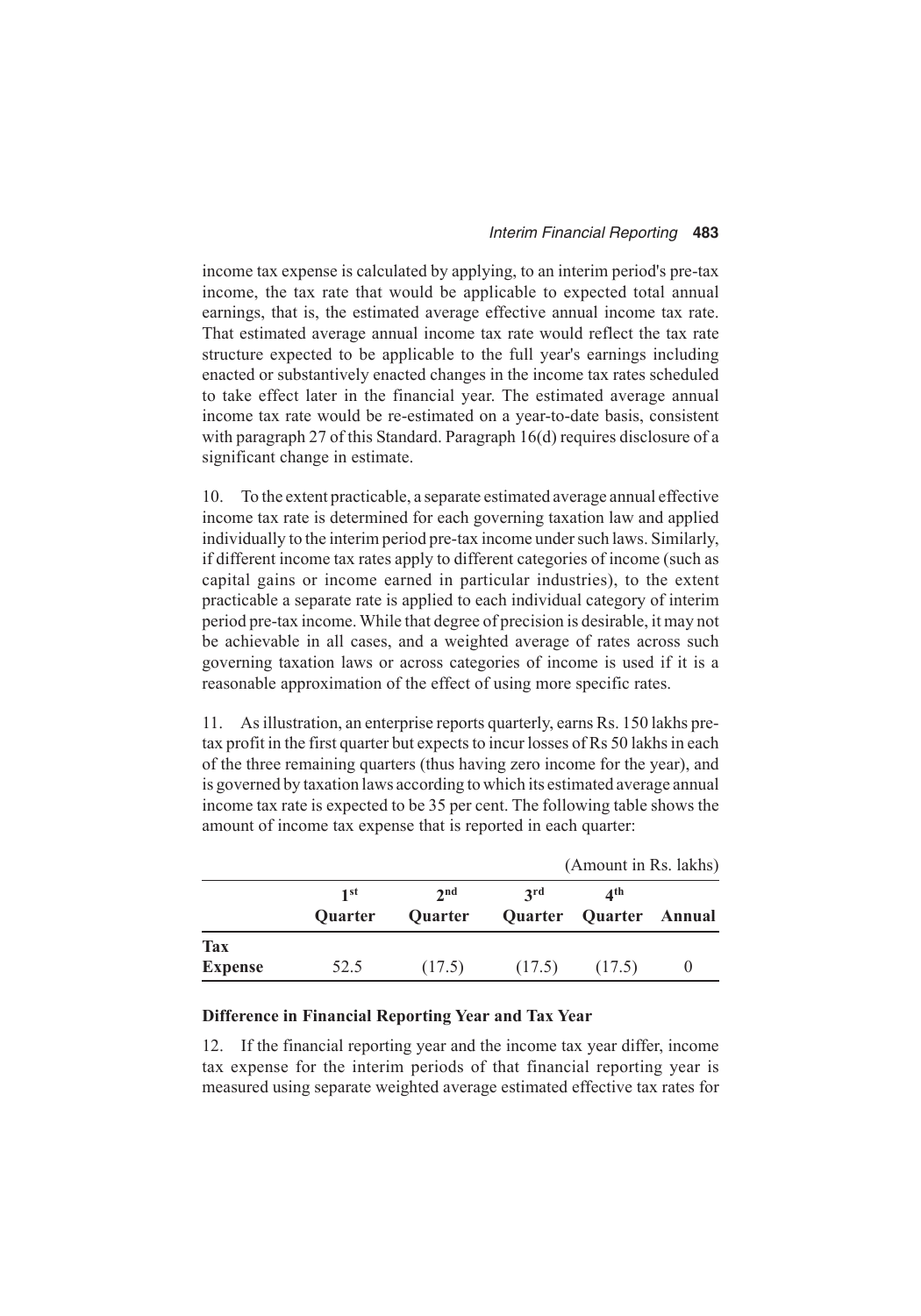each of the income tax years applied to the portion of pre-tax income earned in each of those income tax years.

13. To illustrate, an enterprise's financial reporting year ends 30 September and it reports quarterly. Its year as per taxation laws ends 31 March. For the financial year that begins 1 October, Year 1 ends 30 September of Year 2, the enterprise earns Rs 100 lakhs pre-tax each quarter. The estimated weighted average annual income tax rate is 30 per cent in Year 1 and 40 per cent in Year 2.

| (Amount in Rs. lakhs) |  |  |  |
|-----------------------|--|--|--|
|-----------------------|--|--|--|

|                    |    | Quarter Quarter Quarter Quarter Year<br>Ending Ending Ending Ending<br>31 Dec. 31 Mar. 30 June 30 Sep.<br>Year 1 Year 1 Year 2 Year 2 |    |    | Ending<br>30 Sep.<br>Year 2 |
|--------------------|----|---------------------------------------------------------------------------------------------------------------------------------------|----|----|-----------------------------|
| <b>Tax Expense</b> | 30 | 30                                                                                                                                    | 40 | 40 | 140                         |

#### **Tax Deductions/Exemptions**

14. Tax statutes may provide deductions/exemptions in computation of income for determining tax payable. Anticipated tax benefits of this type for the full year are generally reflected in computing the estimated annual effective income tax rate, because these deductions/exemptions are calculated on an annual basis under the usual provisions of tax statutes. On the other hand, tax benefits that relate to a one-time event are recognised in computing income tax expense in that interim period, in the same way that special tax rates applicable to particular categories of income are not blended into a single effective annual tax rate.

#### **Tax Loss Carryforwards**

15. A deferred tax asset should be recognised in respect of carryforward tax losses to the extent that it is virtually certain, supported by convincing evidence, that future taxable income will be available against which the deferred tax assets can be realised. The criteria are to be applied at the end of each interim period and, if they are met, the effect of the tax loss carryforward is reflected in the computation of the estimated average annual effective income tax rate.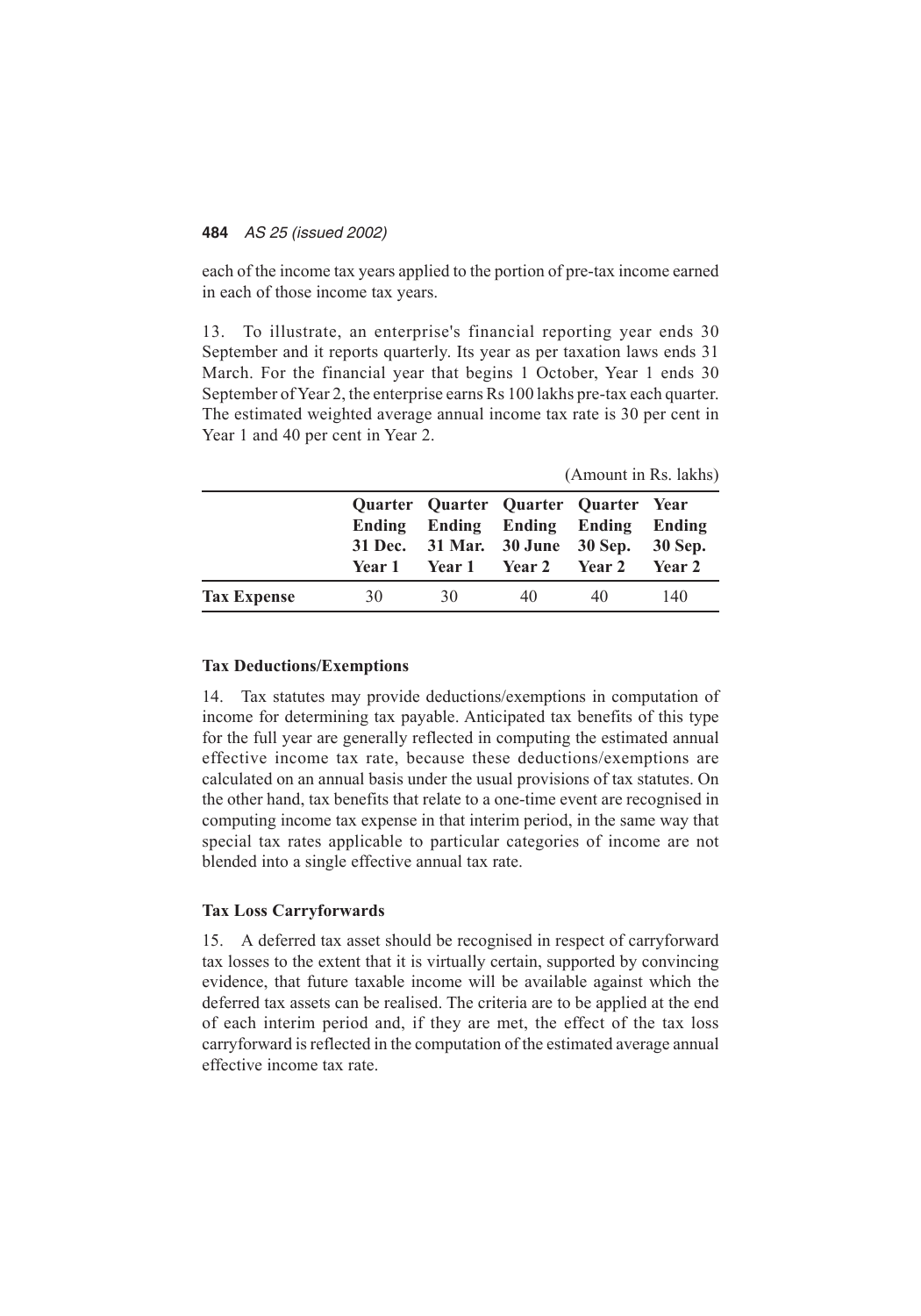#### *Interim Financial Reporting* **485**

16. To illustrate, an enterprise that reports quarterly has an operating loss carryforward of Rs 100 lakhs for income tax purposes at the start of the current financial year for which a deferred tax asset has not been recognised. The enterprise earns Rs 100 lakhs in the first quarter of the current year and expects to earn Rs 100 lakhs in each of the three remaining quarters. Excluding the loss carryforward, the estimated average annual income tax rate is expected to be 40 per cent. The estimated payment of the annual tax on Rs. 400 lakhs of earnings for the current year would be Rs. 120 lakhs  $\{(Rs. 400$  lakhs - Rs. 100 lakhs) x 40%}. Considering the loss carryforward, the estimated average annual effective income tax rate would be 30% {(Rs. 120 lakhs/Rs. 400 lakhs) x 100}. This average annual effective income tax rate would be applied to earnings of each quarter. Accordingly, tax expense would be as follows:

|                    |                |       |                                |       | (Amount in Rs. lakhs) |
|--------------------|----------------|-------|--------------------------------|-------|-----------------------|
|                    | 1st            | 2nd   | 2rd                            | ⊿th   |                       |
|                    | <b>Ouarter</b> |       | Quarter Quarter Quarter Annual |       |                       |
| <b>Tax Expense</b> | 30.00          | 30.00 | 30.00                          | 30.00 | 120.00                |

#### **Contractual or Anticipated Purchase Price Changes**

17. Volume rebates or discounts and other contractual changes in the prices of goods and services are anticipated in interim periods, if it is probable that they will take effect. Thus, contractual rebates and discounts are anticipated but discretionary rebates and discounts are not anticipated because the resulting liability would not satisfy the conditions of recognition, viz., that a liability must be a present obligation whose settlement is expected to result in an outflow of resources.

#### **Depreciation and Amortisation**

18. Depreciation and amortisation for an interim period is based only on assets owned during that interim period. It does not take into account asset acquisitions or disposals planned for later in the financial year.

#### **Inventories**

19. Inventories are measured for interim financial reporting by the same principles as at financial year end. AS 2 on Valuation of Inventories,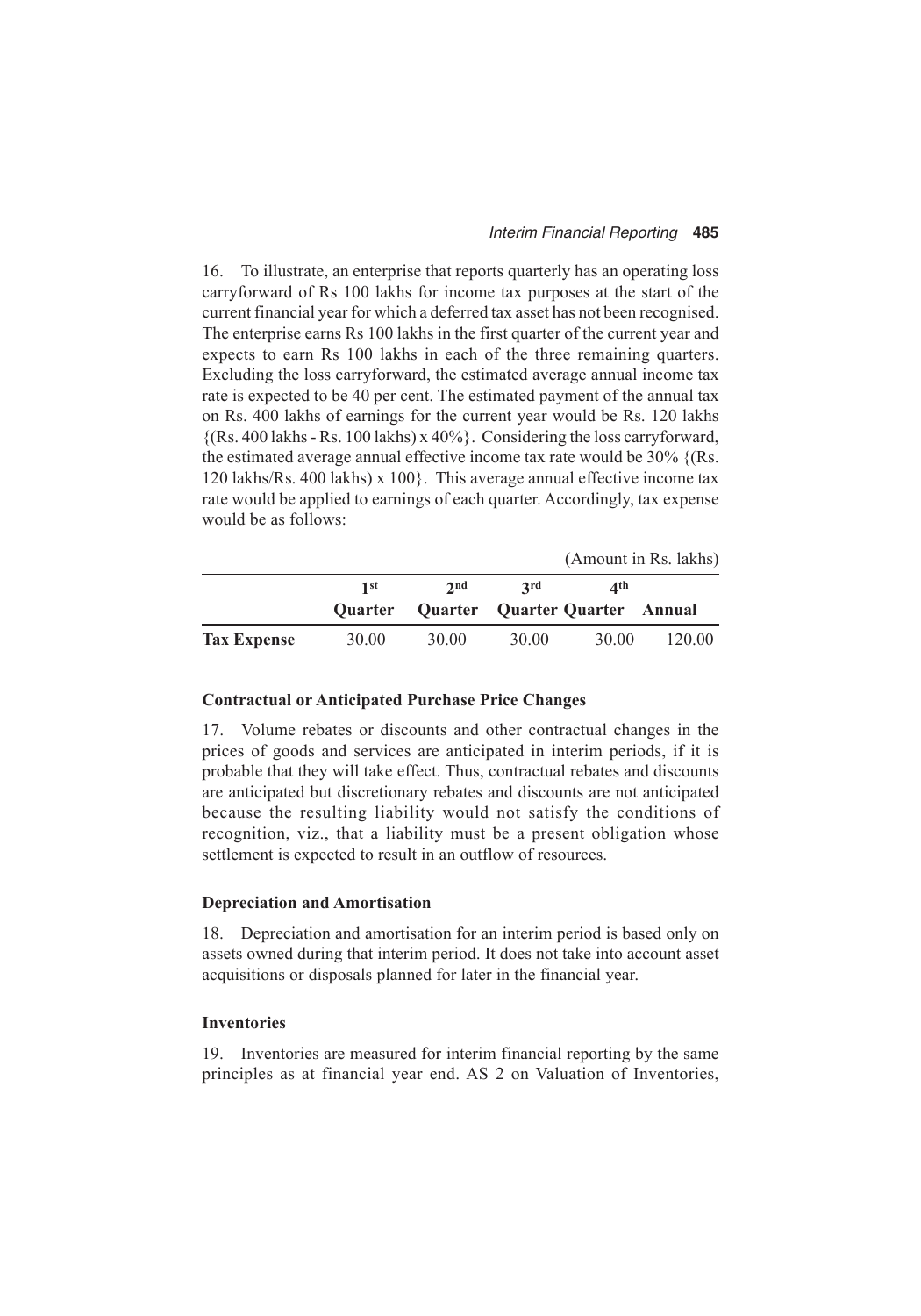establishes standards for recognising and measuring inventories. Inventories pose particular problems at any financial reporting date because of the need to determine inventory quantities, costs, and net realisable values. Nonetheless, the same measurement principles are applied for interim inventories. To save cost and time, enterprises often use estimates to measure inventories at interim dates to a greater extent than at annual reporting dates. Paragraph 20 below provides an example of how to apply the net realisable value test at an interim date.

#### **Net Realisable Value of Inventories**

20. The net realisable value of inventories is determined by reference to selling prices and related costs to complete and sell the inventories. An enterprise will reverse a write-down to net realisable value in a subsequent interim period as it would at the end of its financial year.

#### **Foreign Currency Translation Gains and Losses**

21. Foreign currency translation gains and losses are measured for interim financial reporting by the same principles as at financial year end in accordance with the principles as stipulated in AS 11 on Accounting for the Effects of Changes in Foreign Exchange Rates.

#### **Impairment of Assets**

22. Accounting Standard on Impairment of Assets<sup>3</sup> requires that an impairment loss be recognised if the recoverable amount has declined below carrying amount.

23. An enterprise applies the same impairment tests, recognition, and reversal criteria at an interim date as it would at the end of its financial year. That does not mean, however, that an enterprise must necessarily make a detailed impairment calculation at the end of each interim period. Rather, an enterprise will assess the indications of significant impairment since the end of the most recent financial year to determine whether such a calculation is needed.

<sup>&</sup>lt;sup>3</sup> Accounting Standard (AS) 28, 'Impairment of Assets', specifies the requirements relating to impairment of assets.